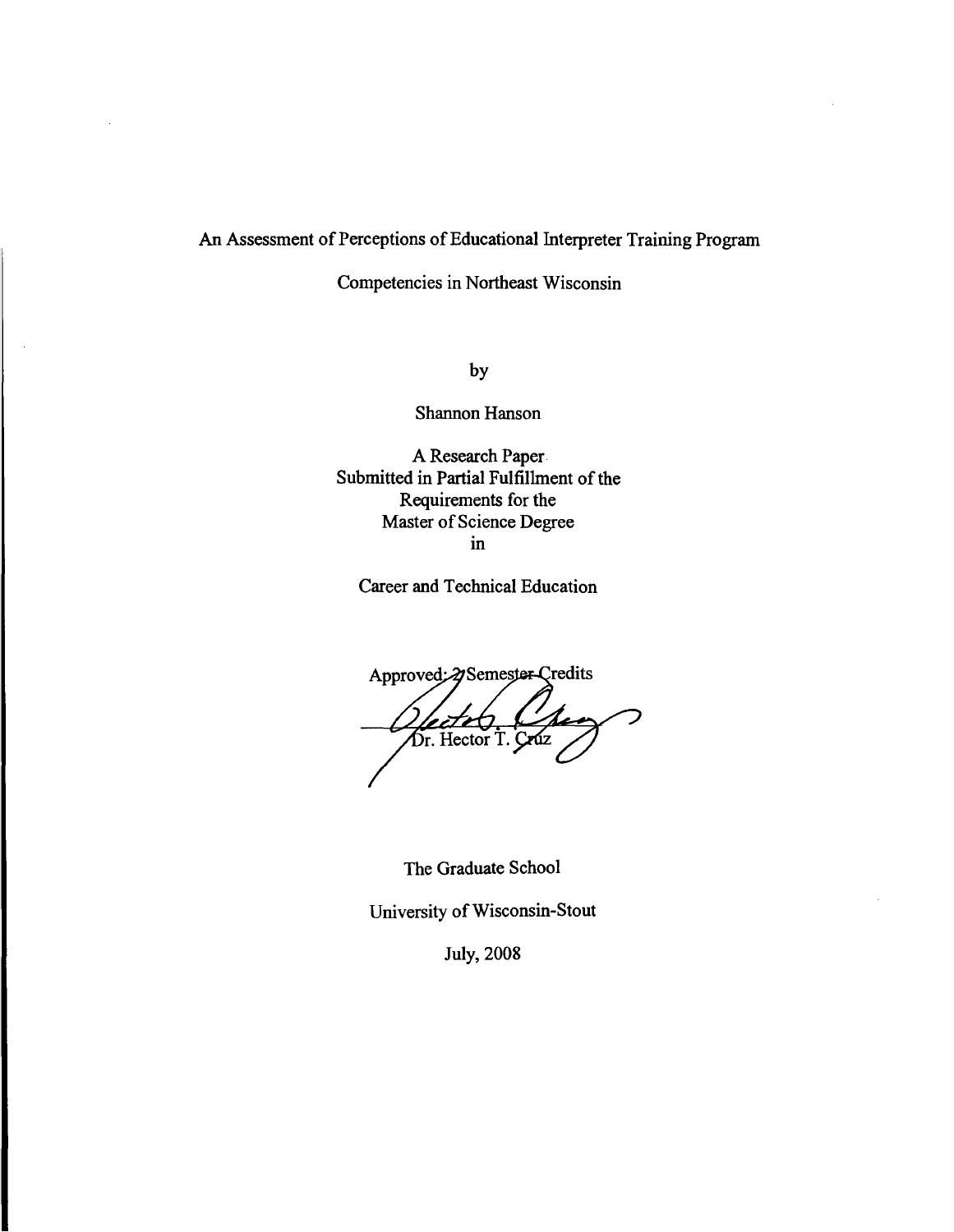# The Graduate School University of Wisconsin-Stout Menomonie, WI

Author: Hanson, Shannon A.

Title: *An Assessment of Perceptions of Educational Interpreter Training Program Competencies in Northeast Wisconsin*  Graduate Degree/ Major: MS Career and Technical Education Research Adviser: Hector T. Cruz, Ed.D. Month/Year: July, 2008 Number of Pages: 35

Style Manual Used: American Psychological Association, 5th edition

#### ABSTRACT

Educational interpreters are the communication link between deaf students and hearing instructors and staff. They are an important part of the educational team. They work with the spoken English language, and the visual language of American Sign Language. Interpreting is a very complex process; one must be able to adjust for consumer language needs.

Northeast Wisconsin has two technical colleges that offer training programs for educational interpreters. Educational interpreter training curriculum should prepare students for the work or certification, but how does one know if it actually does? By conducting an analysis of the educational interpreter training program (EITP) curriculum in Northeast Wisconsin, survey respondents answered that question.

Literature including current EITP competencies in the state of Wisconsin, interpreting credentials, and upcoming legislation was reviewed. National Interpreter Education standards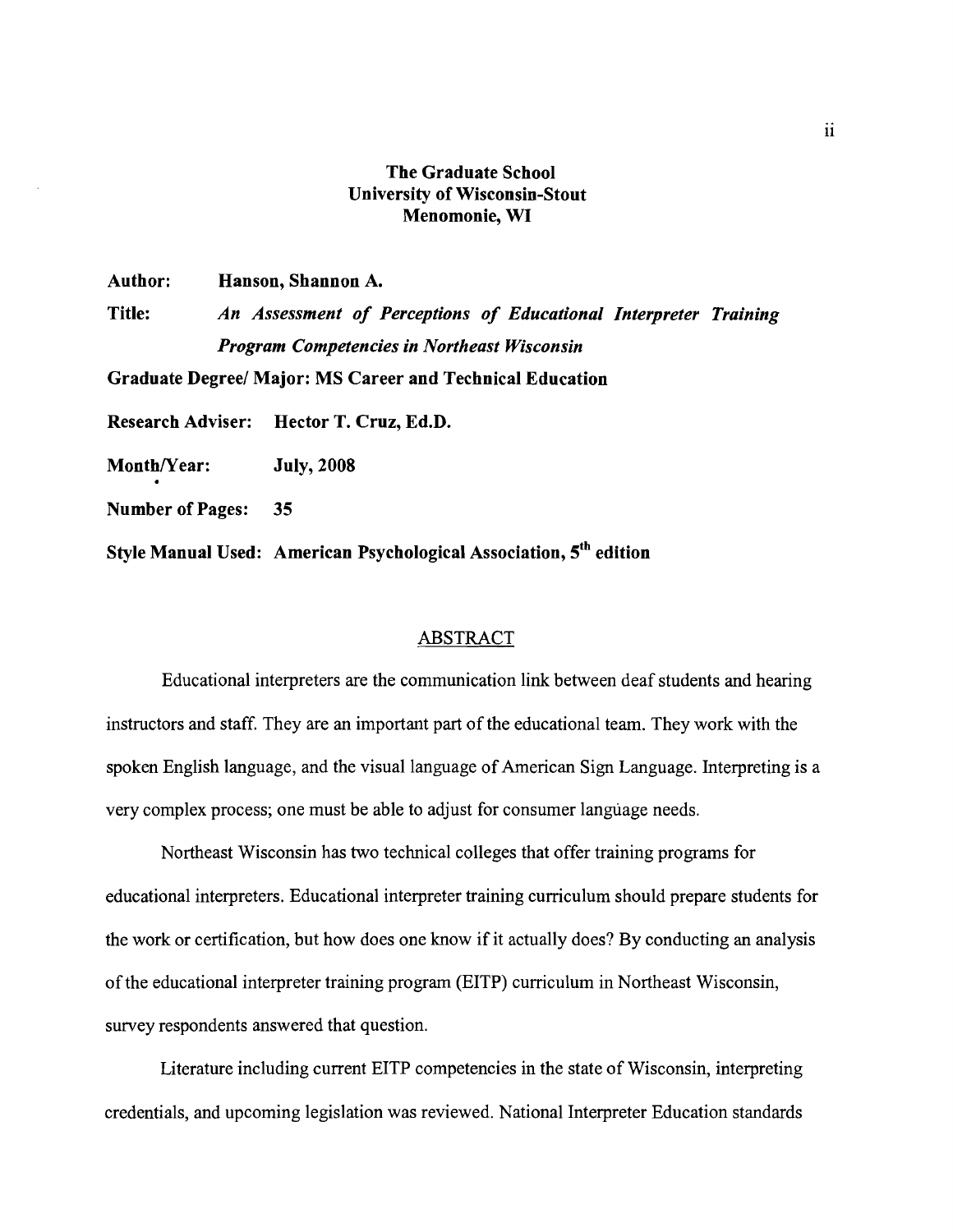include sign language skills, knowledge and decision making skills; as well professionalism. Recent research found that most interpreter training programs follow these guidelines.

Overall, participants were satisfied with the training they received in the educational interpreter training program they attended in Wisconsin. Participants had a few suggestions for improving education as such as modifying program requirements and lab teaching methods.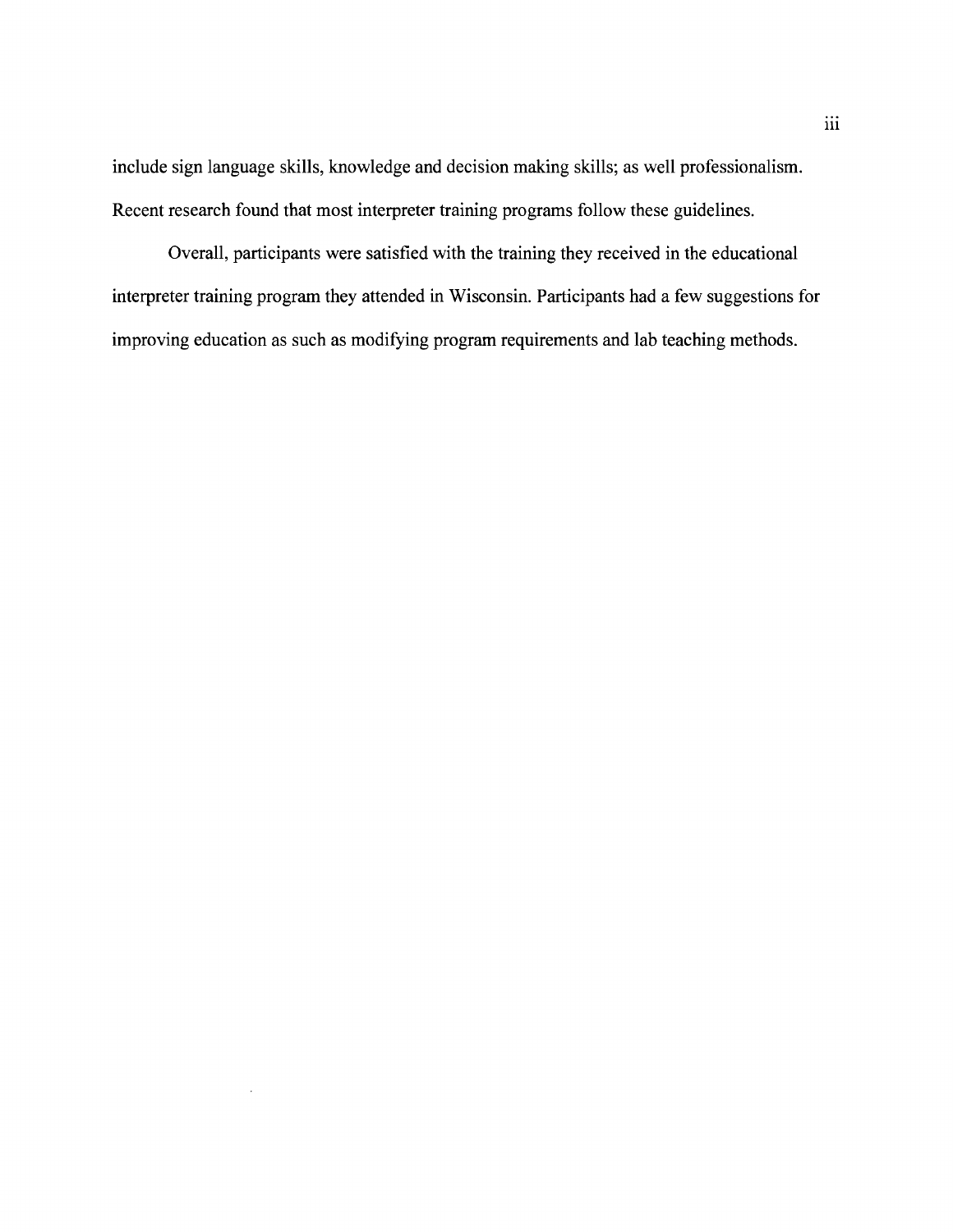# TABLE OF CONTENTS

 $\Delta \sim 10^{-11}$ 

| $Background \dots 1$ |  |  |
|----------------------|--|--|
|                      |  |  |
|                      |  |  |
|                      |  |  |
|                      |  |  |
|                      |  |  |
|                      |  |  |
|                      |  |  |
|                      |  |  |
|                      |  |  |
|                      |  |  |
|                      |  |  |
|                      |  |  |
|                      |  |  |
|                      |  |  |
|                      |  |  |
|                      |  |  |
|                      |  |  |
|                      |  |  |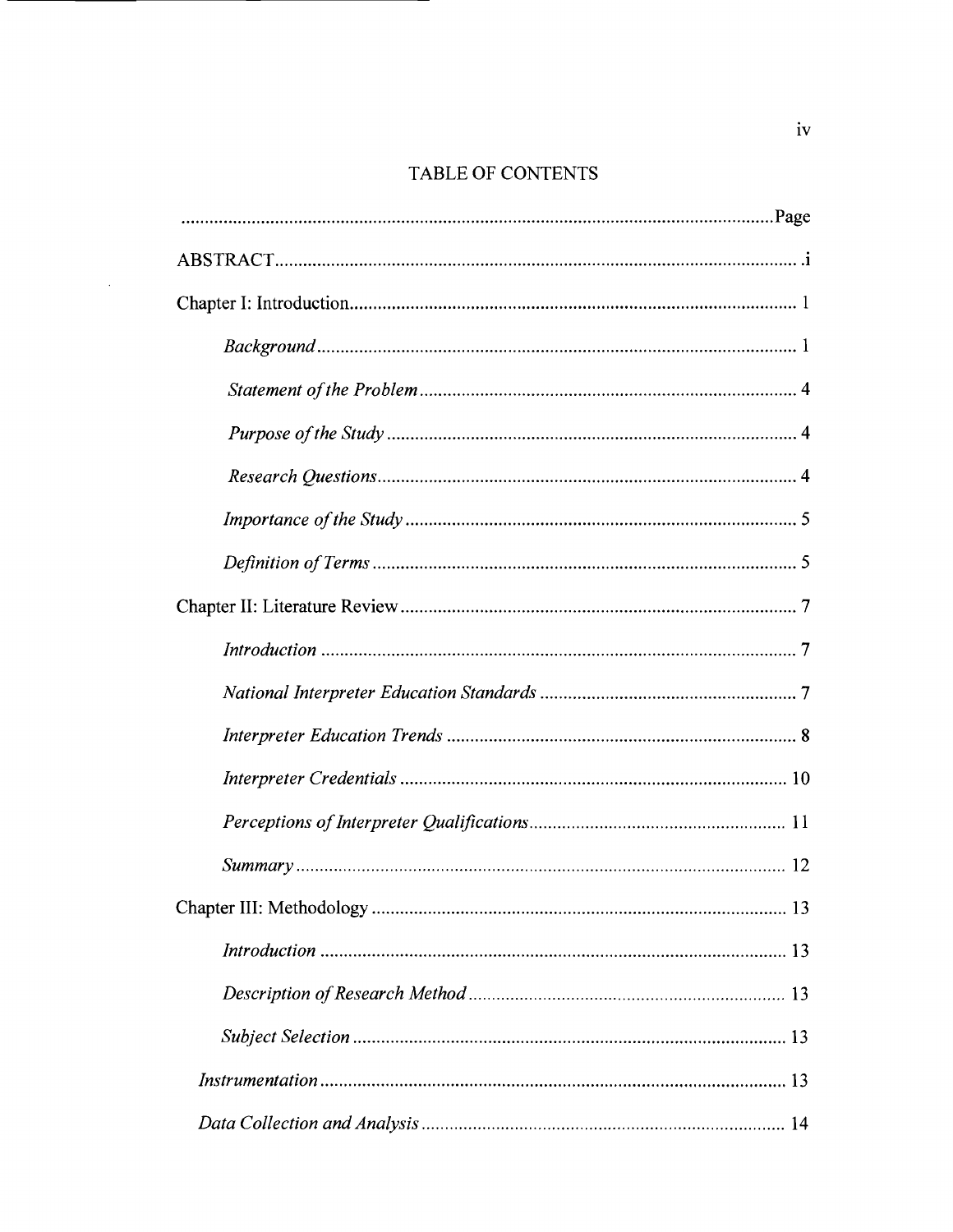| iv |  |
|----|--|
|    |  |
|    |  |
|    |  |
|    |  |
|    |  |
|    |  |
|    |  |
|    |  |
|    |  |
|    |  |
|    |  |
|    |  |
|    |  |
|    |  |
|    |  |
|    |  |

 $\label{eq:2.1} \frac{1}{\sqrt{2}}\int_{0}^{\infty}\frac{1}{\sqrt{2\pi}}\left(\frac{1}{\sqrt{2\pi}}\right)^{2}d\mu\left(\frac{1}{\sqrt{2\pi}}\right).$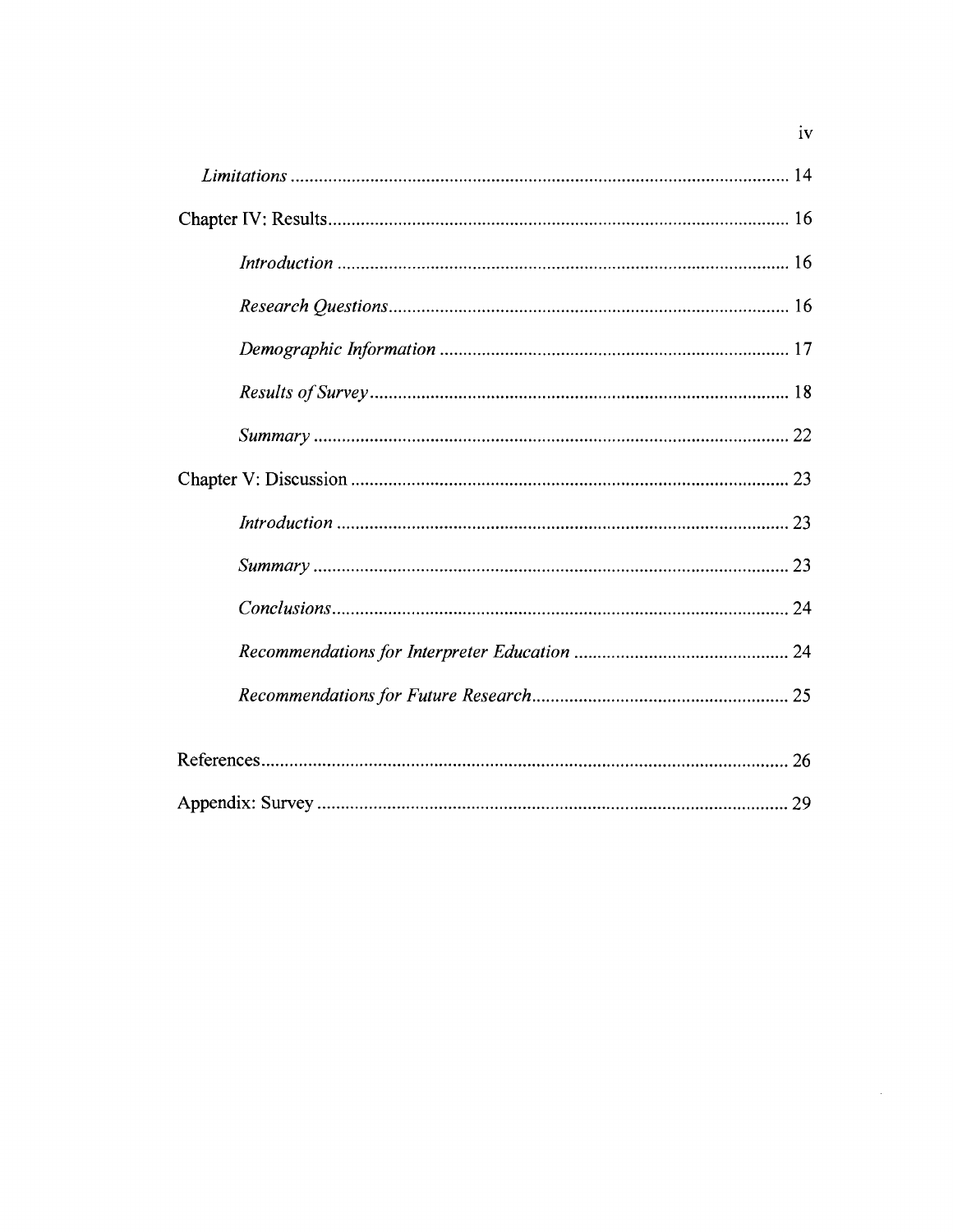#### Chapter I: Introduction

#### *Background*

Educational interpreters are the communication link between deaf students and hearing instructors and staff. They are an important part of the educational team. Other team members can include the teacher ofthe deaf or hard of hearing, the regular education teacher, parents, support staff, and administration (NTC, 2005a). Educational interpreters work with the spoken English language, and the visual language of American Sign Language (NTC, 2005a).

To become an educational interpreter, one must attend an educational interpreter training program (EITP). In an EITP, interpreters learn about deaf culture, the psychological and social effects of hearing loss, along with sign language. Language and reading development, tutoring, note taking skills, and interpreting techniques are also taught.

Once working in a school, interpreters participate in such things as instructional activities, field trips, assemblies, extra-curricular activities, counseling sessions, and individualized educational plan (IEP) meetings. Other responsibilities include preparing for classes, presenting in-services regarding interpreting or sign language and tutoring deaf or hard of hearing students (RID, 2000).

Interpreting is a very complex process; one must be able to adjust for consumer language needs ranging from American Sign Language  $(ASL)$  – a visual language with a different syntax and grammar compared to spoken English – to Signed English, which follows spoken English grammar and syntax (RID, 2007).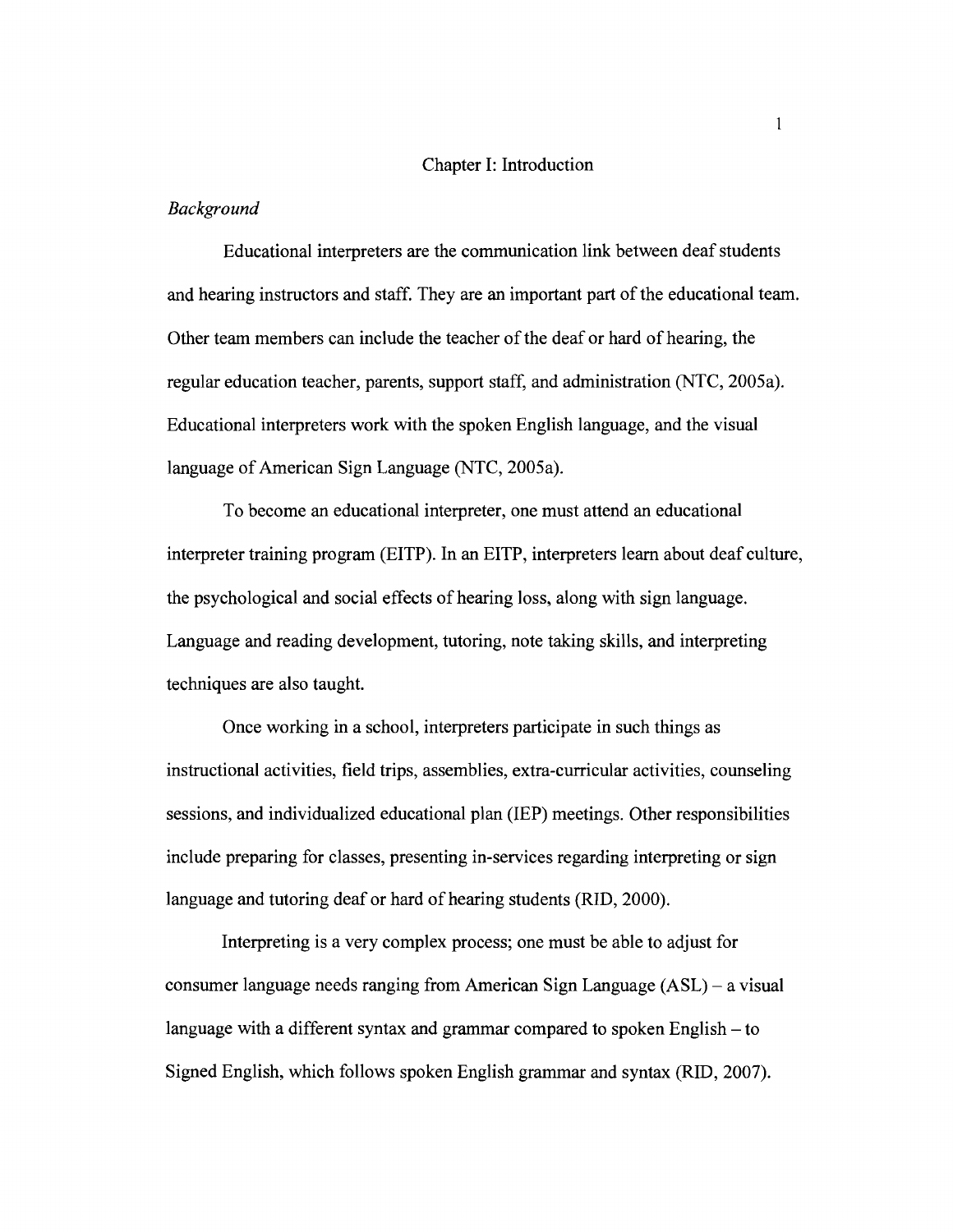In certain situations two interpreters are needed. For example: an extended period of time or different language needs of consumers would necessitate the use of more than one interpreter. Interpreters learn how to work in a team with each other as well as part of the educational team (RID, 2007).

General education is incorporated in the educational interpreter program plan, but there is a stronger emphasis on core interpreting and sign classes. Students take general education courses to help in their interpreting abilities such as: psychology, child development, math, sociology, and communications (FVTC, 2007-2008).

Graduates of a Wisconsin EITP meet the Department of Public Instruction (DPI) requirements for K-12 entry-level positions in educational settings. Upon graduation, students are granted an educational interpreter license (NTC, 2005a).

The first EIT programs began in the early 1970's: St. Paul Technical Vocational Institute, California State University at Northridge, National Technical College for the Deaf and Gallaudet University. In 1972 North Central Technical College (NTC) in Wausau, Wisconsin began a deaf education program and noticed the need for an EITP. The interpreter program was set up in 1975. In 1990 the Americans with Disabilities Act (ADA) was passed which helped define the role of interpreters and increased the need for educational interpreters (NTC, 2005b).

Fox Valley Technical College (FVTC) in Appleton, Wisconsin partnered with NTC on a shared educational interpreter program. Students took one year at FVTC, and then commuted to NTC for the second year. In 1999, FVTC separated from NTC and began to run its own educational interpreter program (D. Sisco, email interview, January 25, 2008).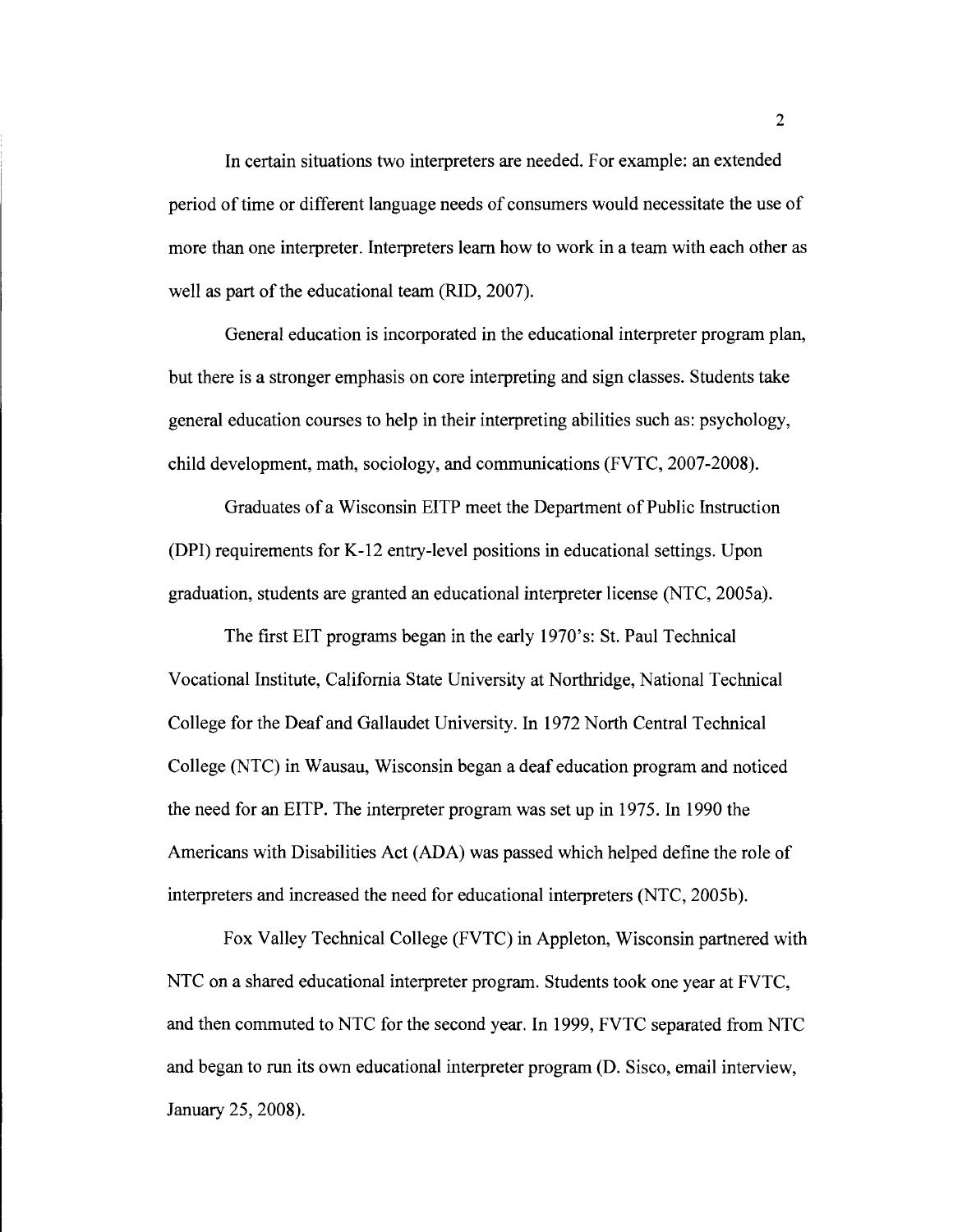Wisconsin has two technical colleges that offer training programs for educational interpreters. The EITP at Fox Valley Technical College (FVTC) is currently a three-year associate degree program. It includes classroom, lab, internship, observation, and practicum experiences (FVTC, 2007-2008).

The EITP at North Central Technical College (NTC) is currently a two-year associate degree program. It includes classroom, lab, internship, observation, and practicum experiences (NTC, 2005a).

In order to evaluate the quality of interpreting services, the Registry of Interpreters of the Deaf (RID) began testing interpreters in 1970 with full implementation of the national certification system beginning in 1972. In 1987, the test began to involve two components: a written test and a performance test. In 1992, RID began working on a new testing instrument called the National Interpreter Certification (NIC), which is currently being administered (RID, 2006a). EITP curriculum should prepare students for the NIC, but how does one know if it actually does? By conducting an analysis of the EITP curriculum in Northeast Wisconsin, survey respondents answered that question.

Clients demand quality interpreters and NIC helps ensure this demand is met. This study was conducted surveying working interpreters on their perceptions and thoughts about the quality of their education.

# **Statement of the Problem**

Some have questioned if current educational interpreter training program (EITP) curriculum adequately prepare students for the demands of the job. Little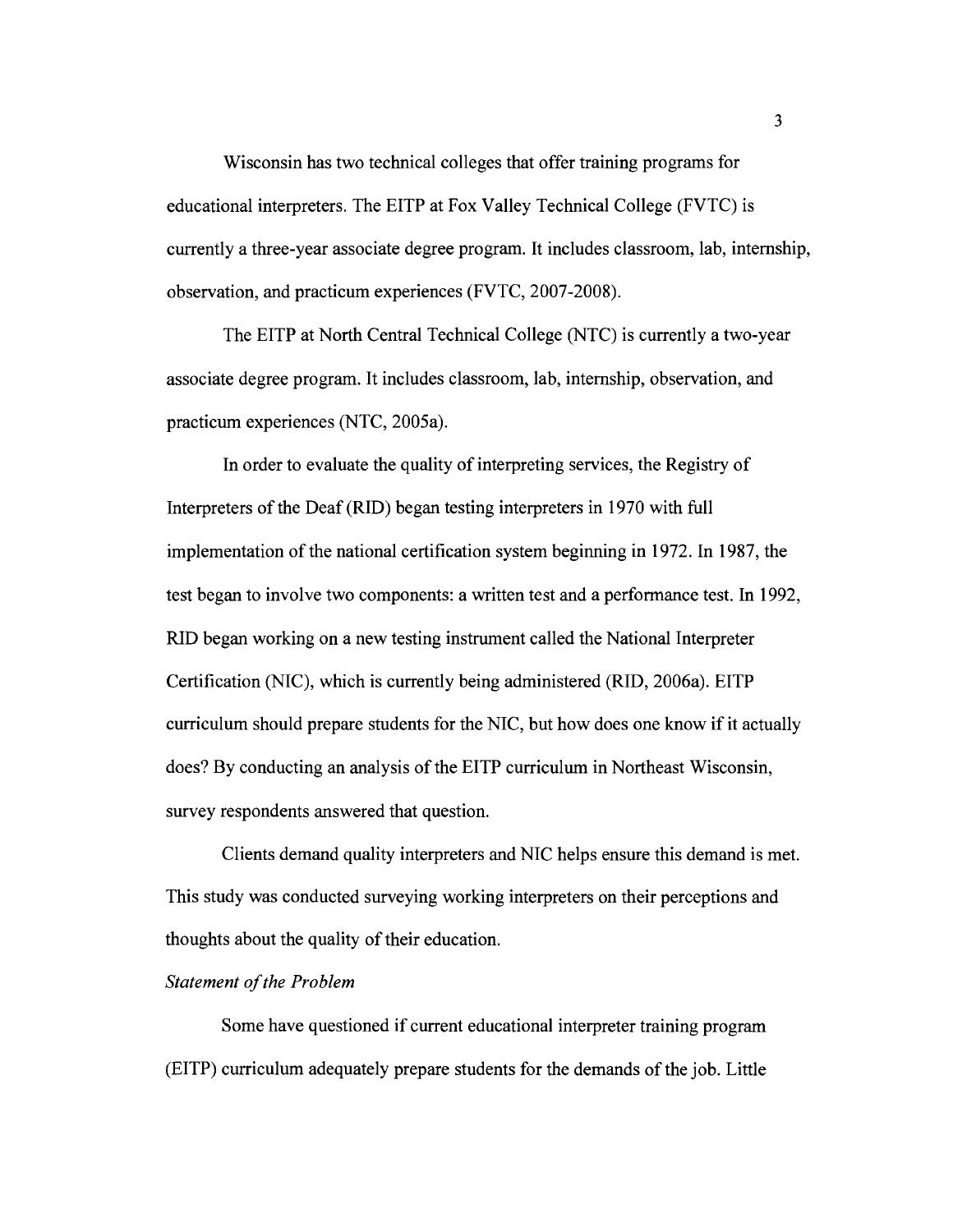research has been done to detennine the effectiveness of current EITP curriculum in the state of Wisconsin.

The EITP at FVTC has been in existence for seven years, but no study has been done to detennine if students felt adequately prepared for a career in interpreting.

# **Purpose of the Study**

The purpose of this study was to detennine perceptions of the effectiveness of current EITP curriculum in Wisconsin. This study was conducted by surveying working interpreters within a 15 mile radius of Appleton, Wisconsin, during May 2008, to detennine ifthere a correlation between classroom curriculum and on-thejob instruction.

#### *Research Questions*

This study sought to answer the following questions:

- 1. What are the competencies for educational interpreter training programs?
- 2. What is the perceived importance of the need for rigorous educational interpreter training program competencies by interpreters?
- 3. What are perceived differences of competencies for educational interpreter training programs based on demographic differences?

# *Importance of the Study*

This study is important for the following reasons: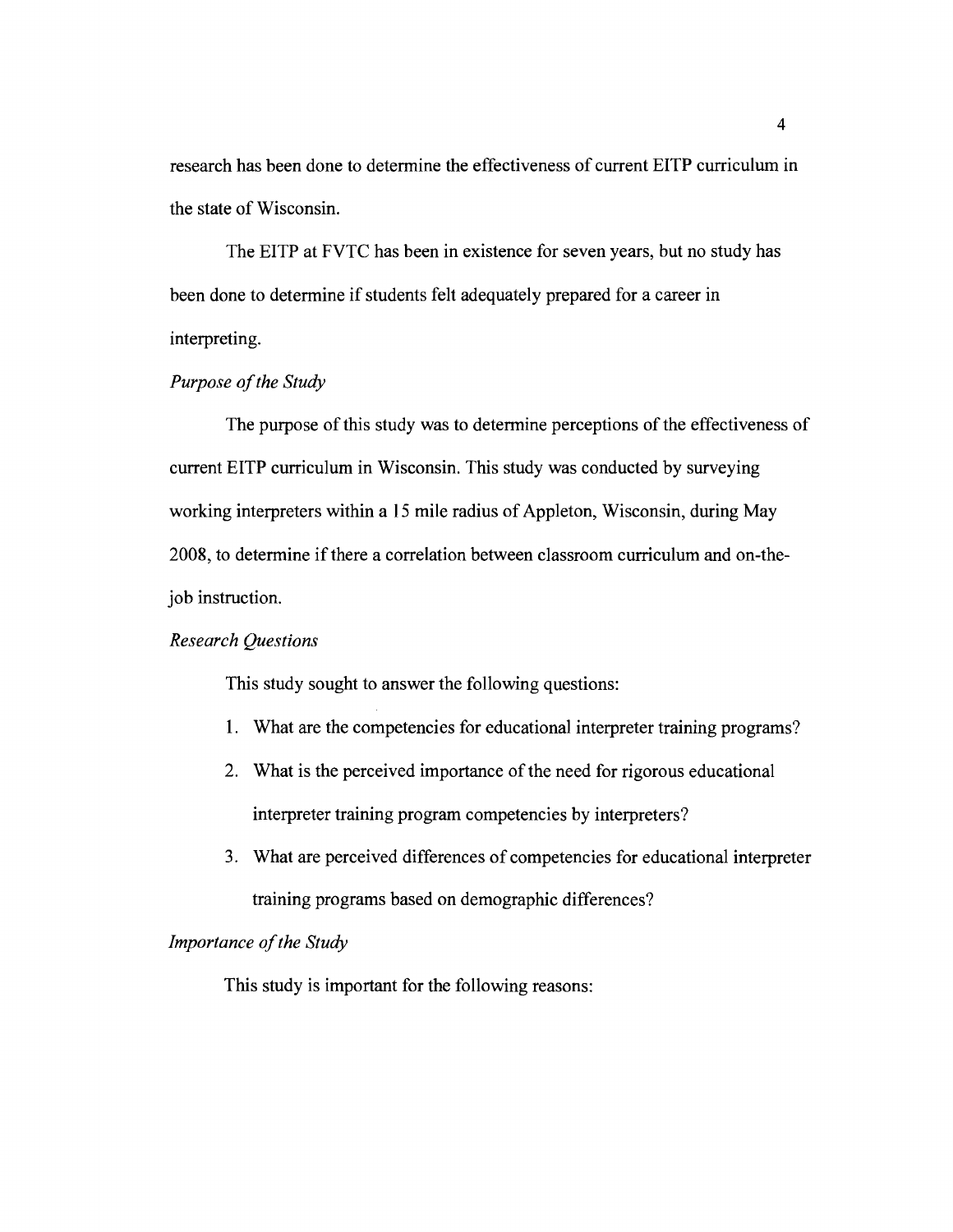- 1. Due to client demand for qualified interpreters, legislation is underway to make all sign language interpreters RID nationally certified (RID, 2006b). Interpreters must adhere to a standard clients need by being proactive in their own professional development. Therefore, it is necessary to perform a task analysis to see if the current EITP curriculum can adequately prepare students for the career of interpreting.
- 2. Information from this research will assist instructors in educational interpreter programs in determining which competencies to include or revise. Instructors have a duty to provide innovative, evolving curriculum and program updates.
- 3. This study will assess student learning within Wisconsin EIT Programs and justify the financing for updating curriculum, equipment, and instructional tools needed in order to deliver classes with the highest potential for upgraded learning.

# *Definition ofTerms*

This study has the following terms:

*American Sign Language (ASL).* A visual and gestural language, borrowing elements from spoken English. It has unique grammatical, lexical, and linguistic features of its own (RID, 2006d).

*Deaf/Hard of Hearing (D/HH).* Any individual with a hearing loss (RID, 2006d).

*Educational Interpreter.* A communication link between teachers and deaf/hard of hearing students (NTC, 2005a).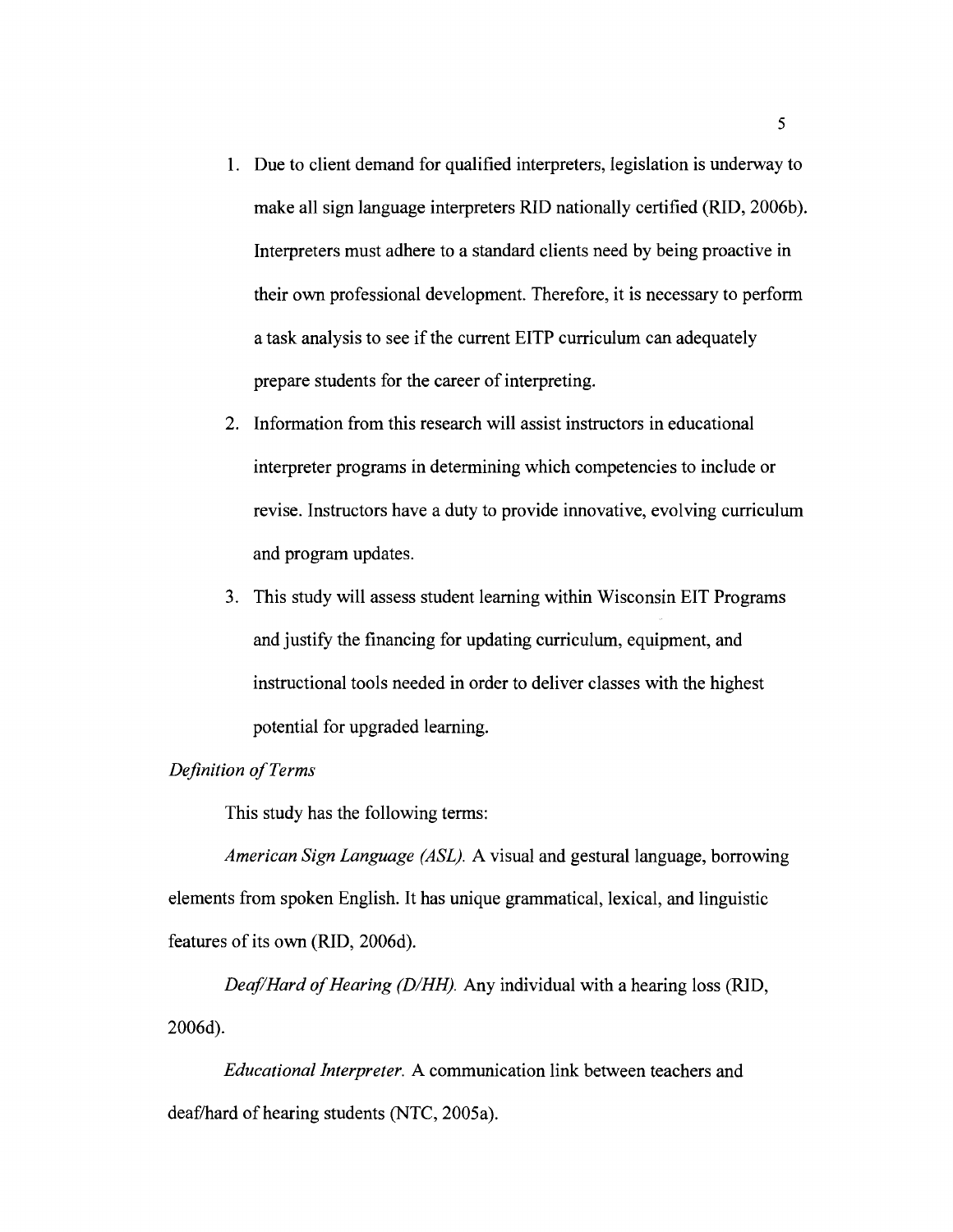*Educational Interpreter Training Program (EITP).* An accredited educational program that has a dedicated curriculum designed to prepare students for a career in the field of interpreting. It can be offered through a college, university, or technical school (RID, 2006a).

*Interpreting.* Transmitting spoken English into American Sign Language (ASL), using gestures, for communication between deaf and hearing individuals (RID,2006b).

 $\bar{t}$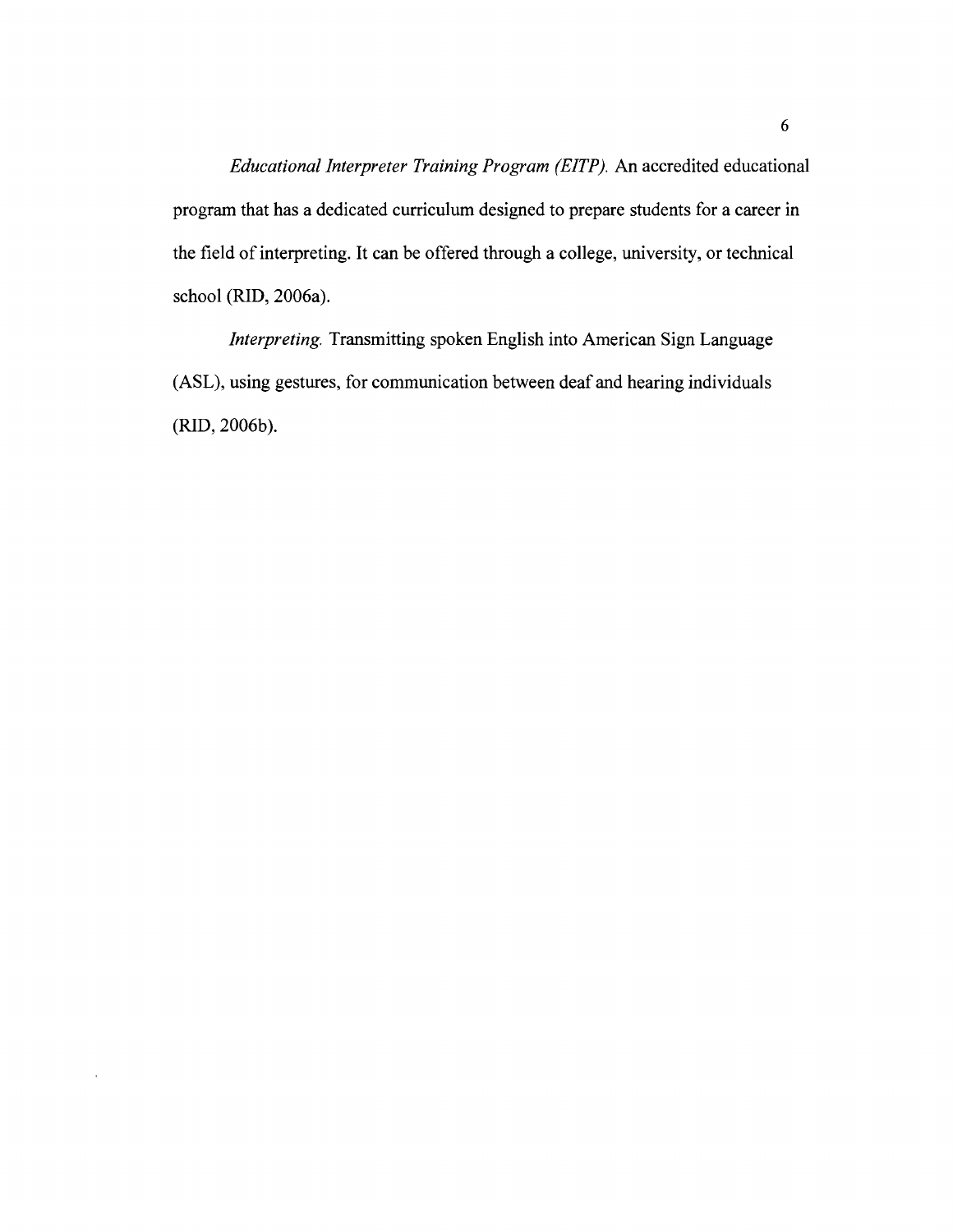#### Chapter II: Review of Literature

#### *Introduction*

To lay the groundwork for the need of rigorous educational interpreter training program (EITP) curriculum, various literature was reviewed, including current EITP competencies in the state of Wisconsin, interpreting credentials, and upcoming legislation.

#### *National Interpreter Education Standards*

The Commission on Collegiate Interpreter Education (CCIE) lists standards for interpreter training programs. The standards outline skills and knowledge as well as perspectives students need to learn to become an interpreter. These standards also help faculty, administrators, consumers, and employers to understand what competencies should be attained in postsecondary interpreter education (CCIE, 2007).

Before beginning an EITP, students should have a basic proficiency in American Sign Language and spoken/written English that at least allows them to communicate in a culturally suitable manner (CCIE, 2007).

According to the Commission on Collegiate Interpreter Education (2007), curriculum content requirements include: theories of interpretation and translation, professional historical foundations, interpreter role and responsibilities, professional ethics, knowledge of intercultural communication, stress management, certification and licensure, and information regarding state and federal legislation.

EIT programs should model themselves after the benchmarks set forth by the CCIE (2007), including: entrance requirements, faculty hiring, teaching methods, and curriculum goals. Competencies for student learning include: language  $-$  the ability to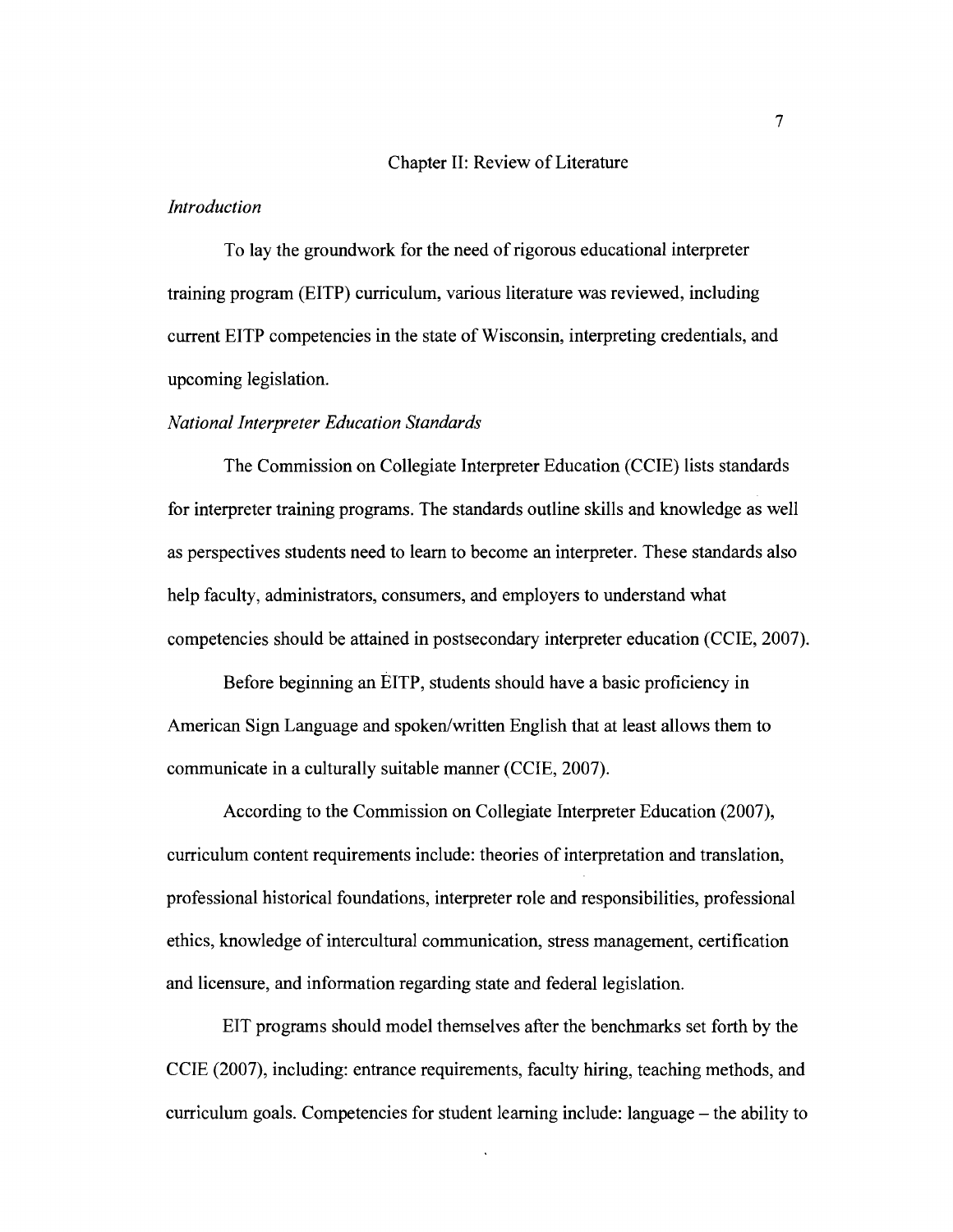understand source languages and express clearly in the target language; message transfer - the ability to understand the meaning of the source language, render the meaning faithfully and transfer the message to a target language; methodology  $-$  the ability to use and choose appropriate modes ofinterpreting according to audience preference; subject matter - a range of knowledge allowing interpretation among various fields; and finally techniques and logistics  $-$  the ability to manage the physical environment and select appropriate equipment.

As part of their education, interpreter students must take part in a practicum experience that provides application of objectives learned. Practicum experiences should be observed by educators and designed to enrich the classroom experience. It should be formally evaluated and documented by a program supervisor (CCIE, 2007). *Interpreter Education Trends* 

The Conference of Interpreter Trainers (CIT, 1999-2007) outlines suggestions for educational interpreter programs. It explains that because American Sign Language (ASL) is not a spoken language, but rather a visual language, it is imperative that classrooms be set up so all students can clearly see the instructor and each other. A semi-circle is recommended instead of traditional seating in rows.

Because ASL is not a spoken language, traditional written language drills and compositions are not possible. Language practice must be done in person or via videotape with feedback, modification, and evaluation. An example of 15 students with ten minutes of one-on-one instruction would take up three hours a week. Because of this, the Conference of Interpreter Trainers (CIT) recommends ASL classes be smaller in size, not more than 8-12 students (CIT, 1999-2007).

8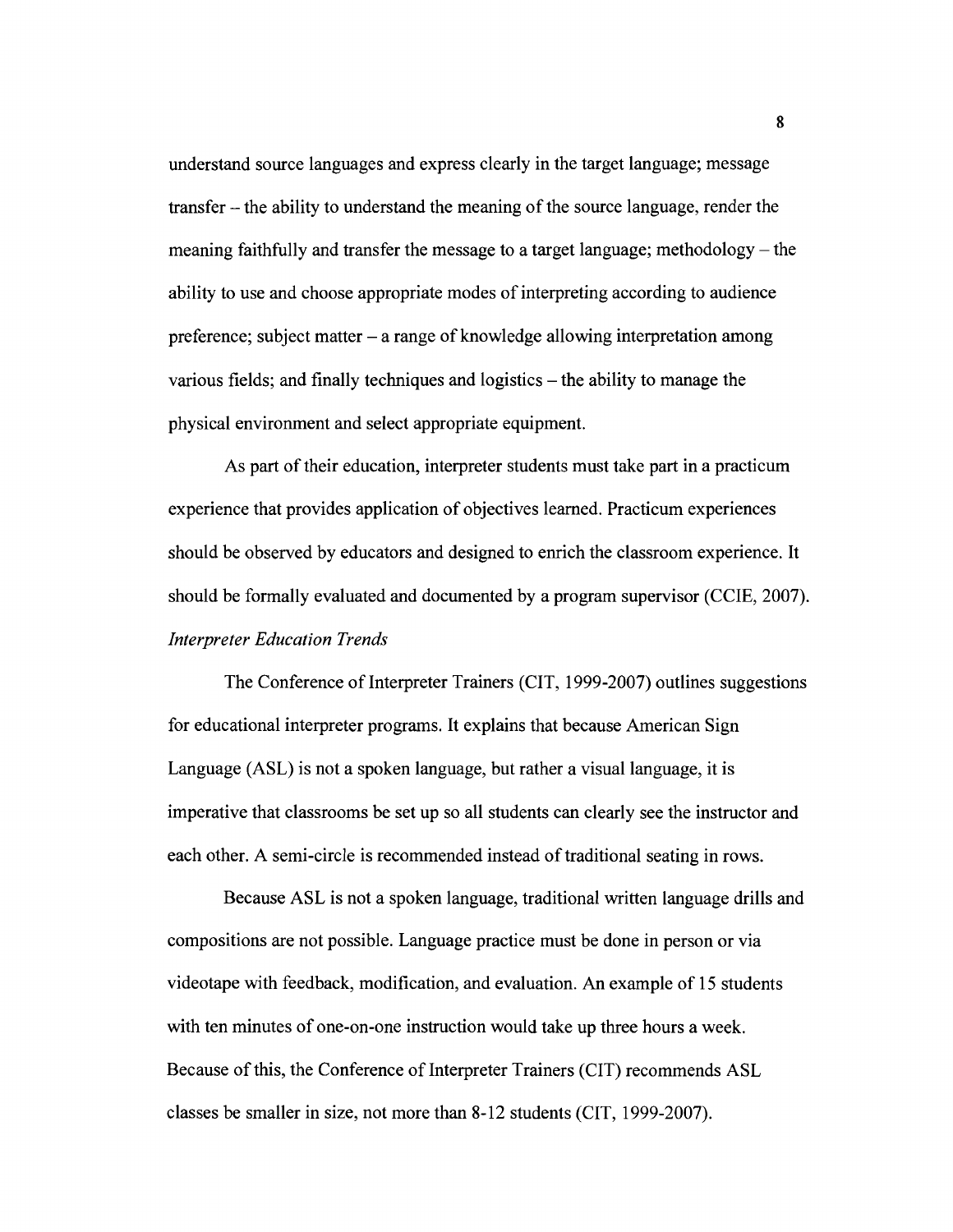While ASL is not a written language, much interpreting curriculum has been transferred from theories of spoken language curricula. This means educational interpreter courses end up portraying an interpreter as merely a "producer of a text  $-a$ bounded entity of words or signs," when in reality, interpreters are message transmitters of other's thoughts and words (Roy, 2000, p. 1).

In a perfect world, students would have a fluent grasp on ASL before entering a training program. However, that is rarely the case, not to mention the fact that public postsecondary schools have open admission policies (Roy, 2000). As a result, EIT programs are many times structured for ASL instruction concurrent with interpreting instruction. Students learn sign vocabulary and grammatical syntax of ASL at the same time as learning interpreting skills like visual/auditory closure and prediction (CIT, 1999-2007). All of this is generally done in two years at community colleges (Roy, 2000).

Maximum hands-on experiences are recommended to allow students opportunities to practice, analyze, and improve their skills. In interpreting classes, even smaller class sizes are suggested, 6-10 students (CIT, 1999-2007).

Interpreter trainers have long dealt with the issue of trying to help students understand the language fluently, professionalism, and decision making skills. Therefore, EIT programs many times, are set up to simply graduate entry-level interpreters. Students encounter language drills and objectives that are focused on conceptually accurate sign vocabulary choices rather than learning techniques in correctly reflecting the meaning of the source message (Roy, 2000).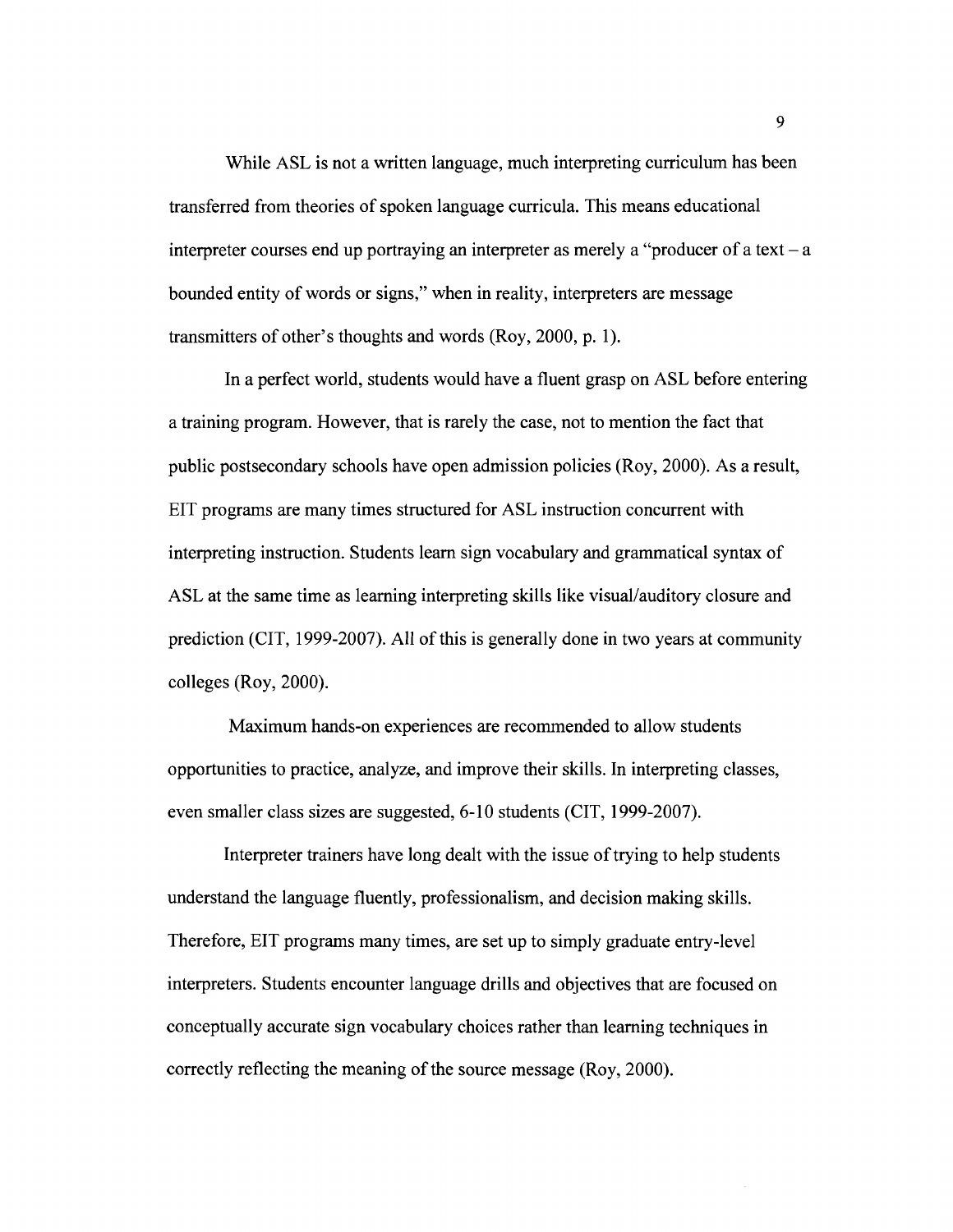Anna Witter Merithew and Leilani Johnson conducted a study of trends in interpreter education (2007b). They surveyed seven EITP in the areas of: program focus, language and culture focus, interpreting skill foundation and development, professionalism and ethics, specialized interpreting, and practicum or internship.

The study found each program had a different focus. Some centered on communication disorders and linguistic discourse, while others concentrated on educational, medical, or community interpreting (Merithew & Johnson, 2007b).

The research did find common themes among all seven EIT programs such as: terminology, cognitive skills processing, roles and responsibilities, and professional association discussion. Other topics covered by the majority of the programs included: the history of the profession, employment settings, aptitudes required, ethics, and certifications available, as well as actual interpretation skills. Overall, the programs followed CIT Interpreter Education Standards, included interpreting theory courses, and had a liberal arts requirement (Merithew & Johnson, 2007b).

Most importantly, Merithew and Johnson (2007b) outlined what a graduate of an EITP should be capable of: work and/or certification, critical thinking, collaboration, analyzing and self adjustment, and be service orientated. *Interpreter Credentials* 

Many professions have appropriate credentials to indicate levels of qualification. Interpreting is no different. The Registry of Interpreters of the Deaf (RID) awards certification to those who pass an exam. The exam tests for language, interpretation, and ethical decision making skills. Individuals who pass the exam are

10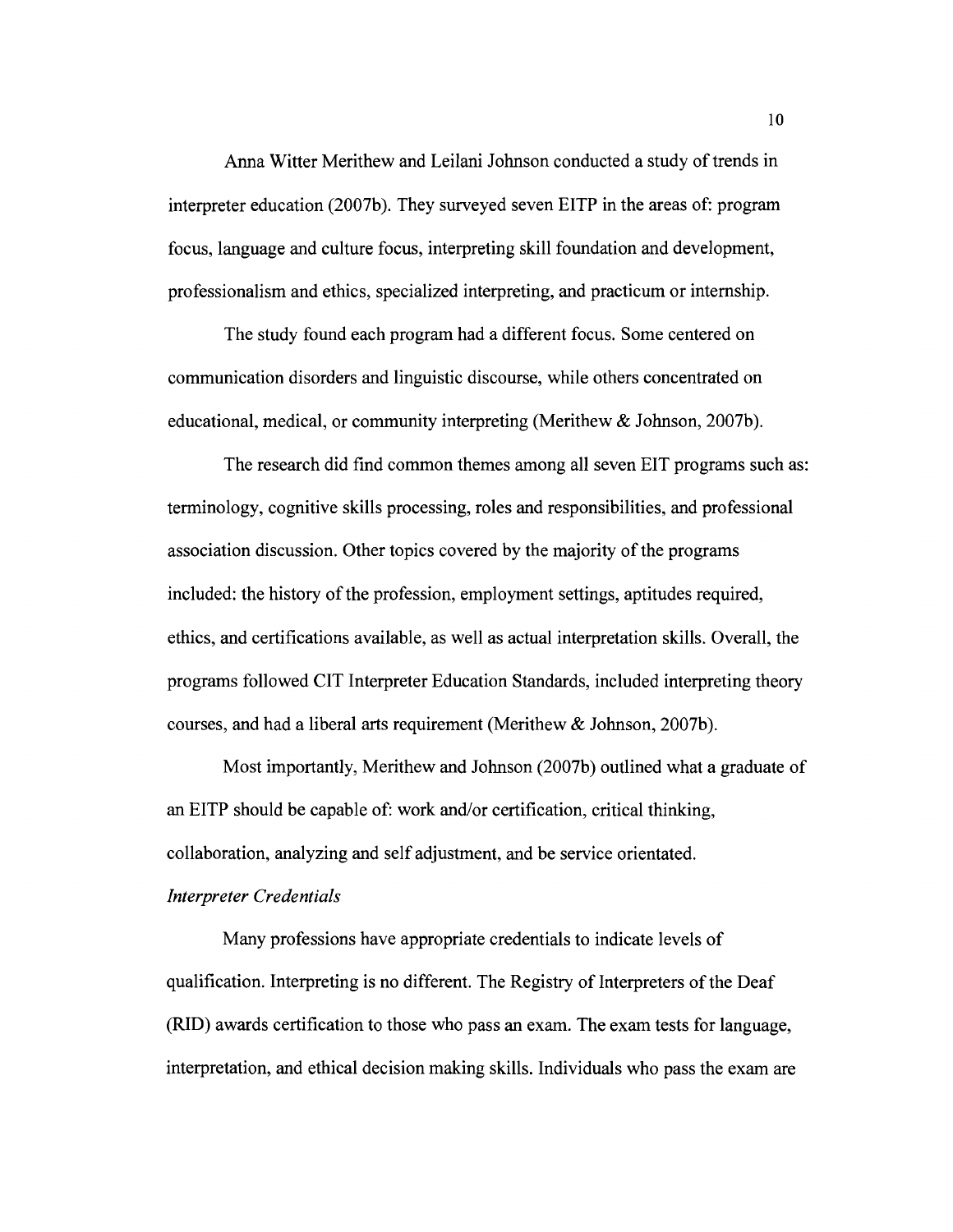given a certification, depending on which exam is taken and the level achieved (RID, 2007)

Educational interpreters working in a public K-12 setting in Wisconsin may take an exam called the Educational Interpreter Proficiency Assessment (EIPA). The Registry of Interpreters for the Deaf recognizes the EIPA as a level of qualification. The EIPA has levels of qualifications 1 through 4, with 3 and 4 being qualified (DPI, 2008). The EIPA is not however, a qualification for community interpreting as RID certification is (Merithew & Johnson, 2007a).

# **Perceptions of Interpreter Qualifications**

Clients demand, and have a right to qualified interpreters. A dissertation by Stuard (2008) outlined perceptions of these qualifications by clients. Stuard explains good interpreters can be hard to find and that simply because one graduated from an interpreter training program, does not mean they are capable, that in fact many are "...unable to demonstrate entry-level job-readiness within secondary, post-secondary, and specialized interpreting venues." (p.1)

Educational interpreter training programs should include not only curriculum necessary to train interpreter students, but also should incorporate principles of adult learning to be considered effective. Appropriate teaching methods with sound learning objectives and periodic assessments in order to measure the effectiveness of such programs (Stuard, 2008).

Another suggestion is to incorporate clients into interpreter training programs. Deaf consumers provide mentoring and interaction that provide substantial benefits to interpreting students (Stuard, 2008).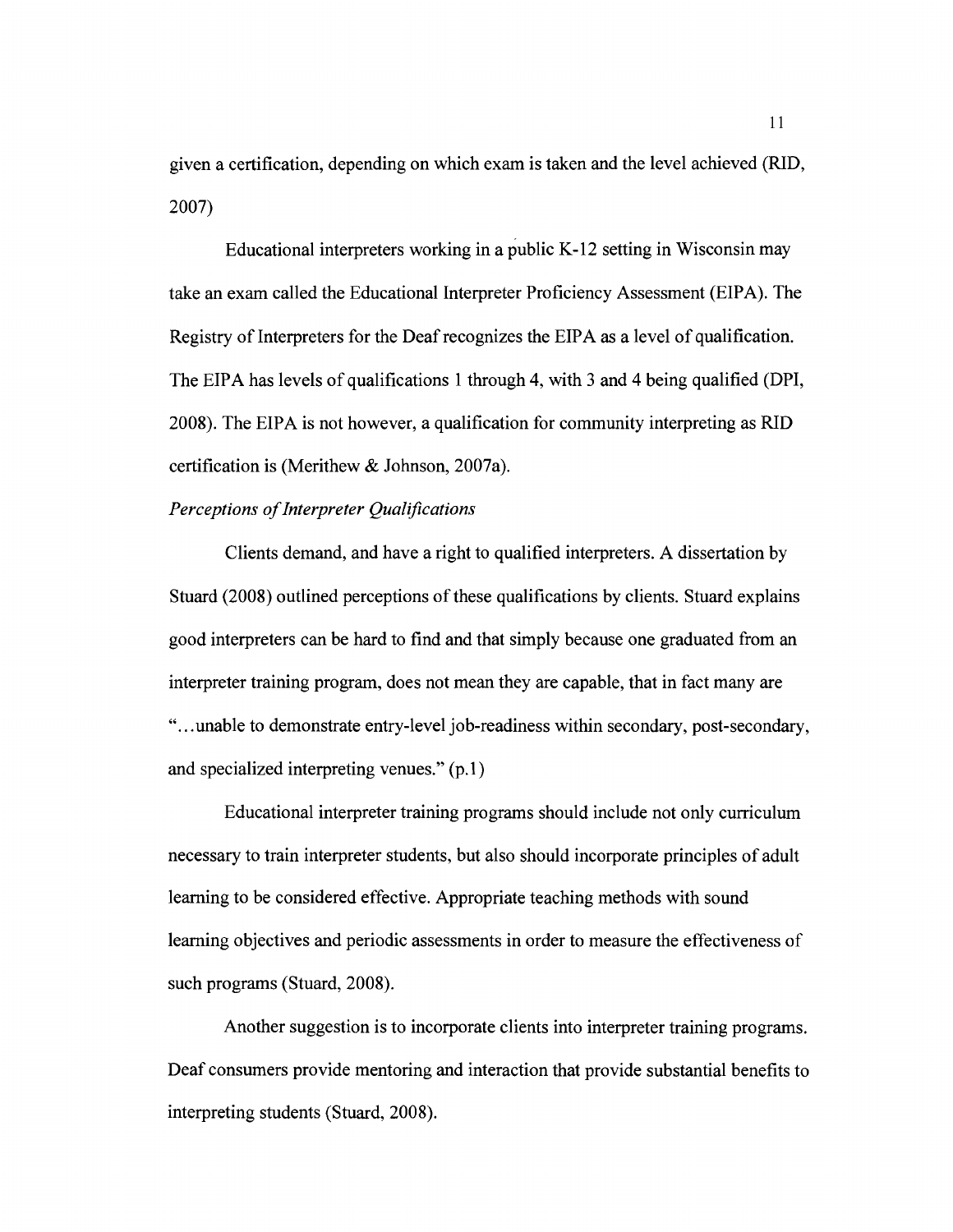In a survey to clients, Stuard (2008) asked what qualities interpreters should have. Responses included competency in signing and cultural awareness, interpersonal skills, professionalism, and education.

Specifically some of the signing competencies requests include fluency in ASL, voicing skills and lip reading ability. Interpersonal skills are listed as being friendly, ethical, respectful, flexible and confident. Professionalism was explained as having a desire for excellence and good presentation skills when voicing. Educational minimums include interpreter training program attendance, a good grasp on the English language and continuing education workshops. Cultural awareness is expressed as wanting interpreters to understand the "deaf way" of signing (Stuard, 2008).

# *Summary*

National Interpreter Education standards include skills such as language fluency; knowledge; decision making skills; professionalism; perspective; and attainment of credentials as critical competencies quality interpreters need to possess. Recent research found that most interpreter training programs follow these guidelines. Deaf mentors and pedagogy should also be included in curriculum, after all the clients offer valuable input to these adults learning a new language.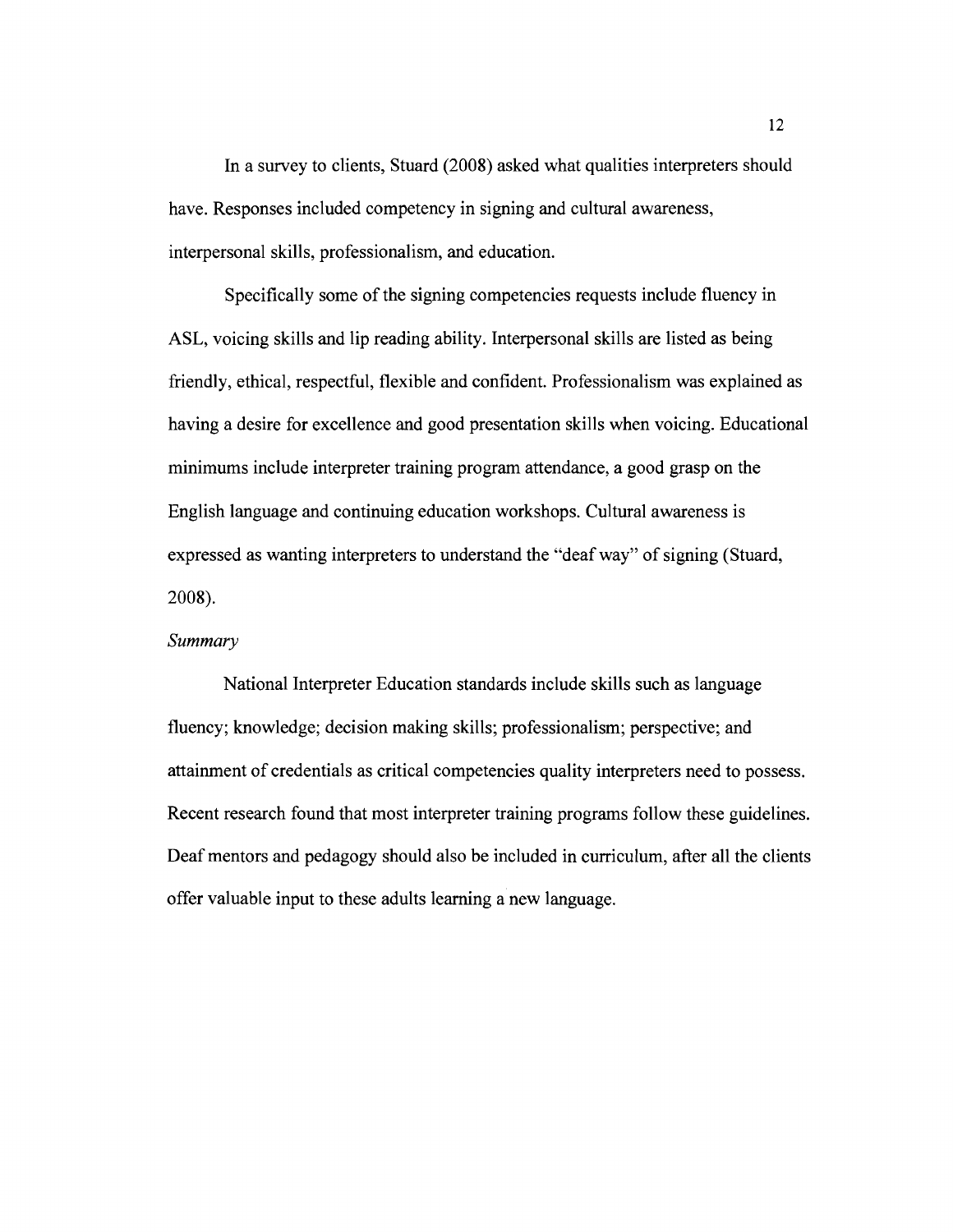#### Chapter III: Methodology

#### *Introduction*

This chapter will include information about the sample selection and instrument used. It will also include data collection and data analysis procedures, as well as limitations of the study.

### *Description of Research Method*

This study was an assessment of the perceptions of educational interpreter programs in Northeast Wisconsin. It is a descriptive study based on program opinion surveys and research.

An outline of existing competency requirements and interpreting standards for educational interpreter programs was established through research. Surveys were completed by participants who graduated from an educational interpreter program. *Subject Selection* 

The Institutional Review Board's approval was given before the survey was conducted. An online survey was sent to twenty interpreters working within a 15 mile radius of Appleton, Wisconsin during the second week in May, 2008. Interpreters included those working in an educational setting as well as a freelance environment. *Instrumentation* 

The survey used in this study was written by the author because no other instrument was found satisfactory to the needs of this study. The survey contained nominal and ordinal data collection questions. Specifically five questions regarding demographics of the participants, seven general questions relating to the EITP they attended and job they currently have, and three questions inquiring as to the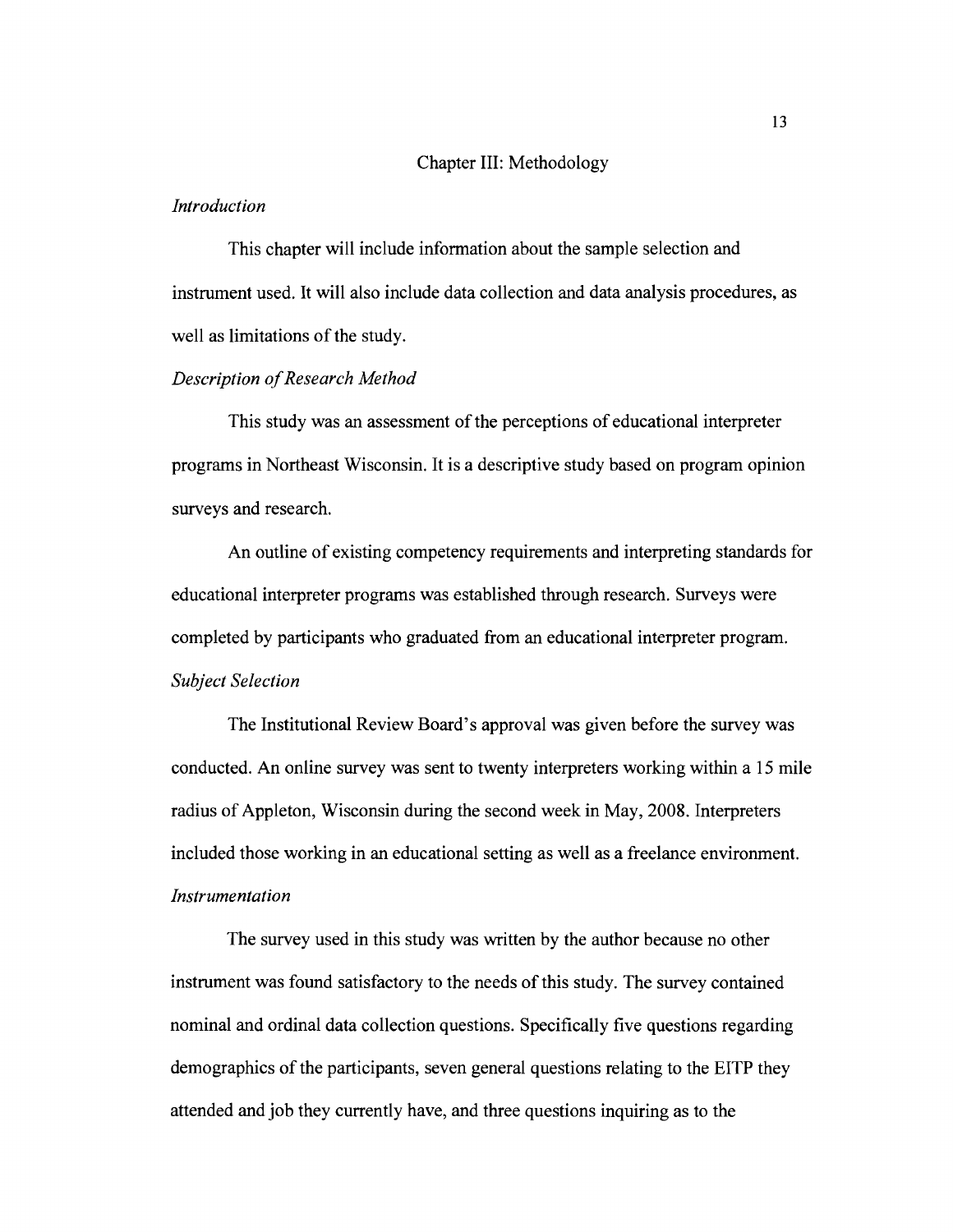perceptions of interpreters and EITP curriculum. Participants were asked to rate their opinions regarding the questions on a Likert scale. Lastly, it also had a comments section where participants could list suggestions or comments.

Because the survey was written especially for this research, there was no documented measure of validity or reliability. A copy of the survey is in the Appendix.

#### *Data Collection and Analysis*

An online survey was emailed to interpreters listed on school district websites and interpreting agencies within a 15 mile radius of Appleton, Wisconsin. A deadline of one week was given. The data was analyzed using descriptive and t-test methods. Limitations of the Study

There were several limitations to this study:

- 1. This study was limited by the lack of/very little research on the field of sign language interpreting in general. There was no research at the time of this study on the effectiveness ofEITP curriculum in Wisconsin.
- 2. This study was restricted by the number of responses from the surveys sent to working interpreters. Demographics such as age, school attended, place of employment and other factors could have influenced answers on the surveys.
- 3. This study was limited by the fact it is only being conducted within a 15 mile radius of Appleton, Wisconsin. Educational interpreters outside the local area were not surveyed as part of this research. The investigator can not guarantee other EIT Programs will use this information.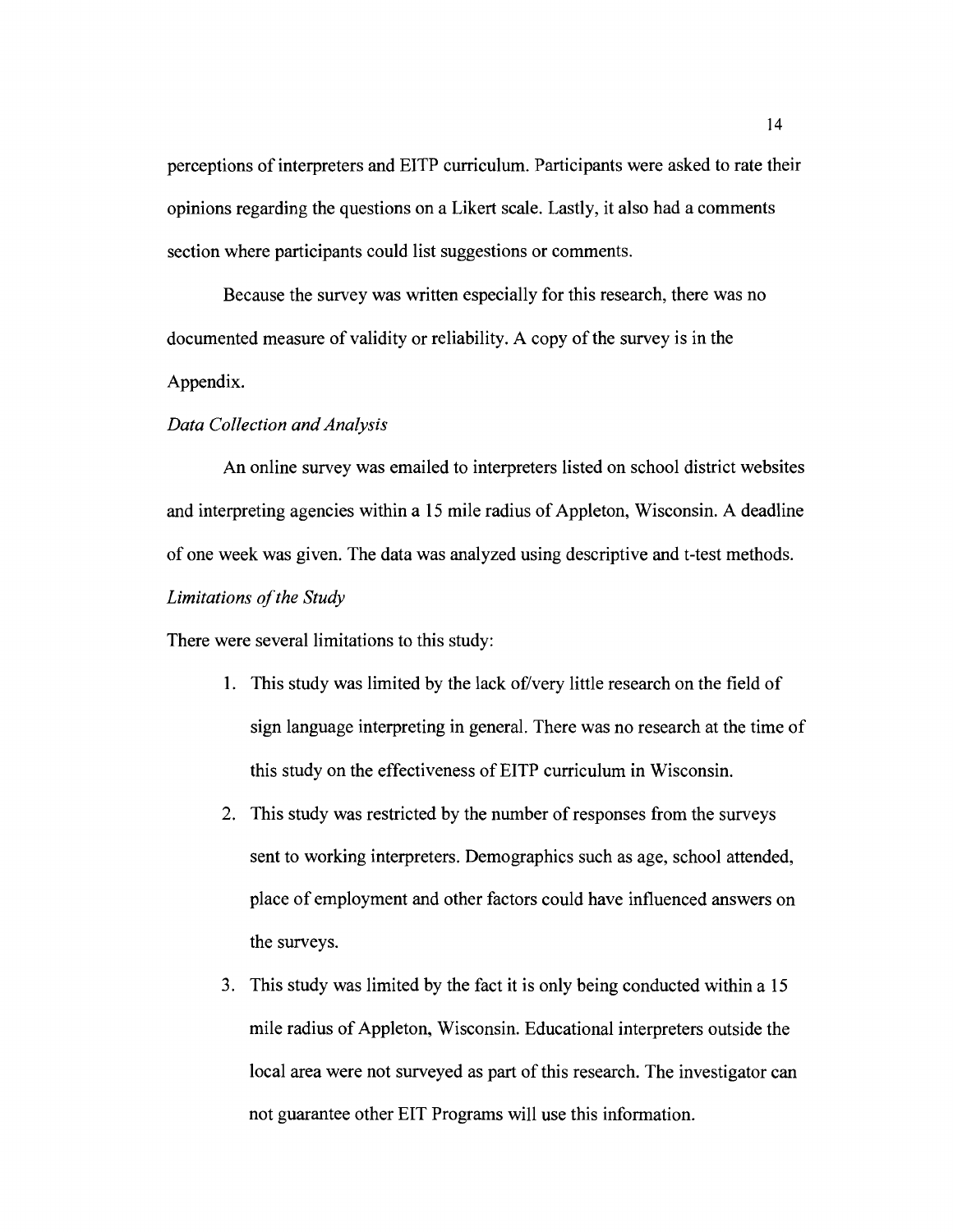4. The survey conducted has been developed by the author and therefore human error must be taken into account as a limitation. Misinterpretations, misstatements, or accidental omissions are not intended, but could occur. This also means no documented measures of validity or reliability were available.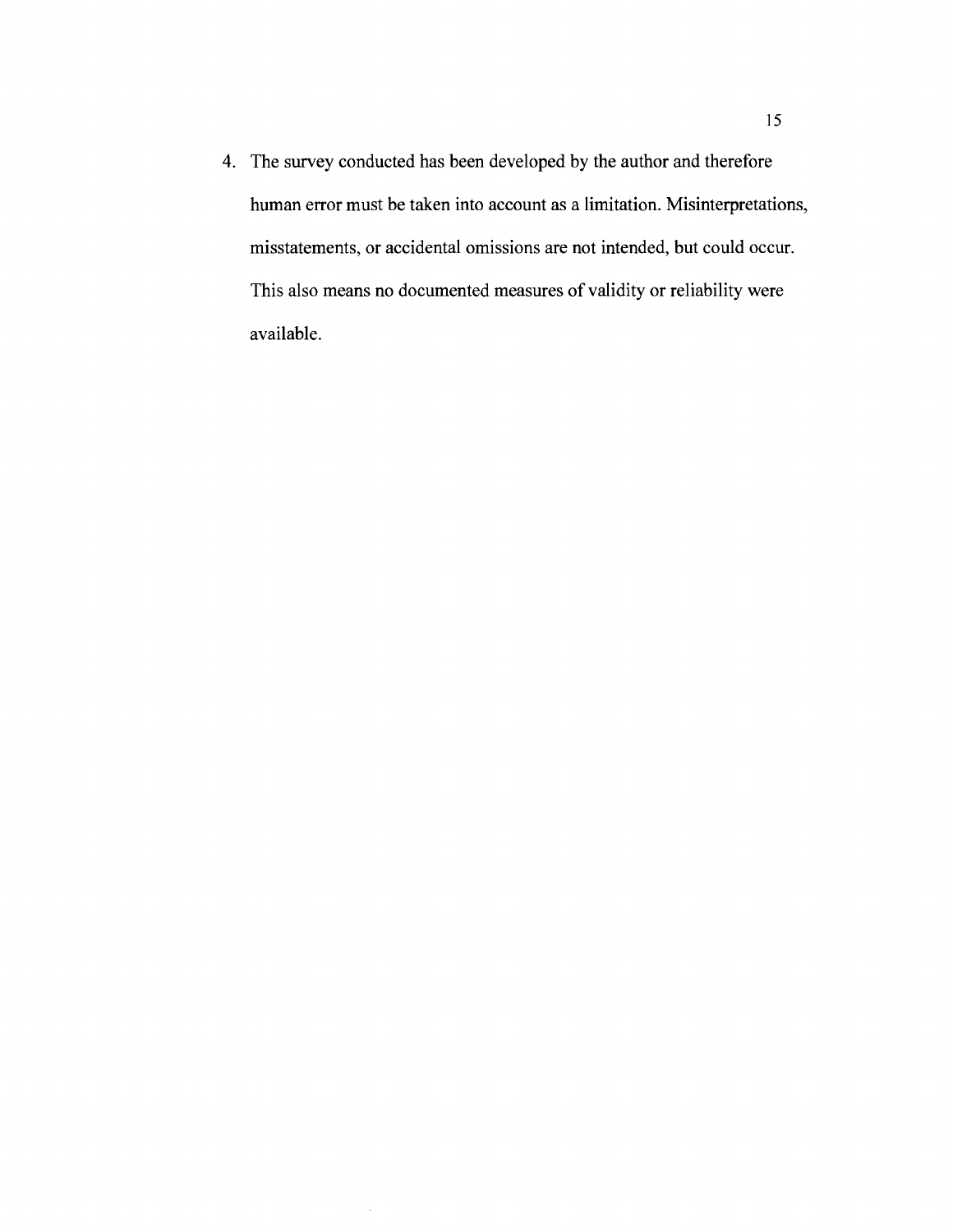# Chapter VI: Results

# *Introduction*

The purpose of this study was to determine interpreters' perceptions of EITP curriculum in Northeast Wisconsin.

In this chapter, demographic information of survey participants and item analysis of the survey will be discussed. Data addressing each of the research questions will also be included.

# *Research Questions*

This study sought to answer the following questions:

1. What are the competencies for Educational Interpreter Training Programs by experts in the field?

This question was addressed by review of literature in Chapter Two. The results outlined the standards and competencies required for quality interpreters to be produced by educational interpreter training programs.

2. What is the importance of the need for rigorous Educational Interpreter Training Program competencies?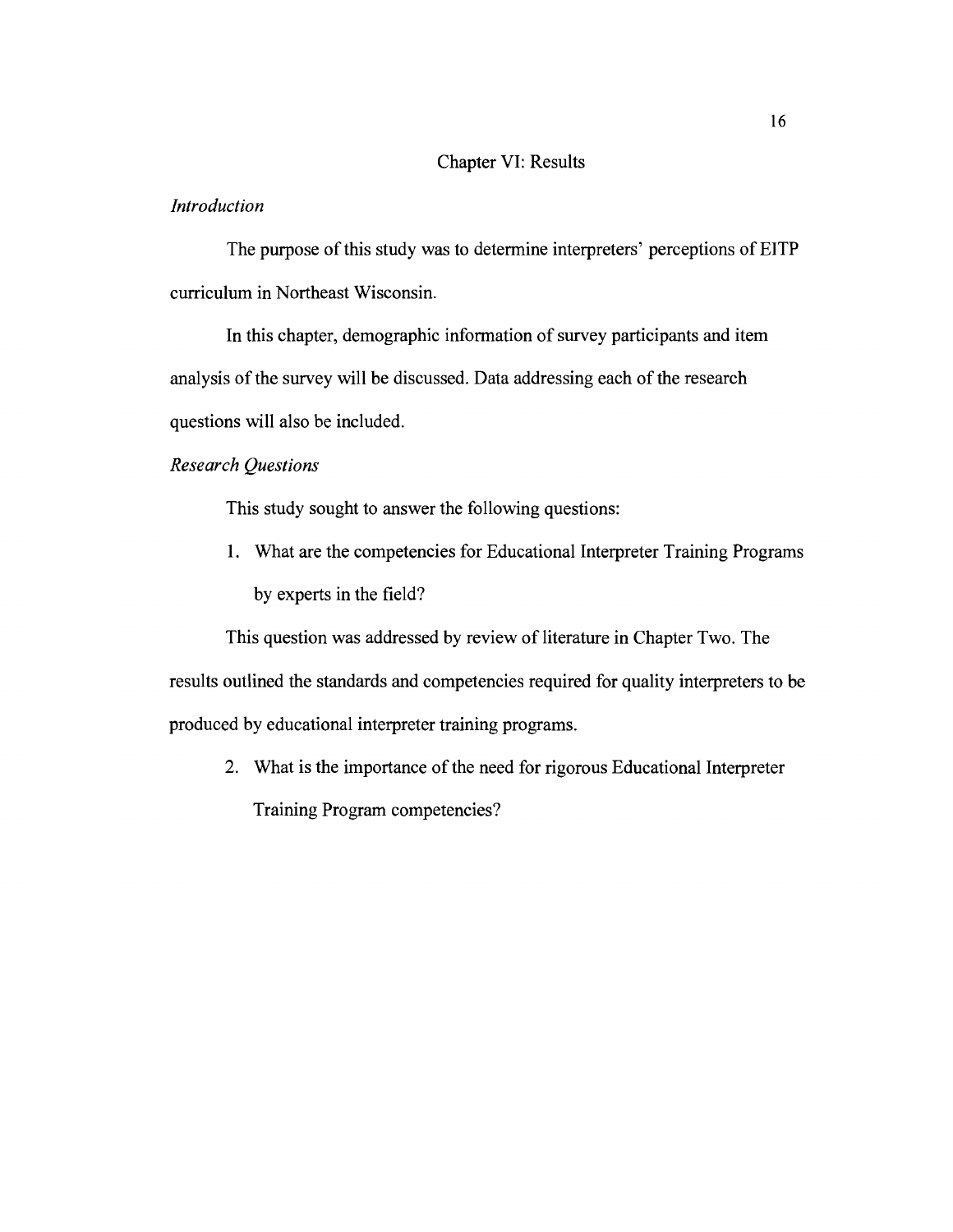This question was addressed by survey questions one through ten in the research instrument developed for this study. In looking at participants answers and comments there was a clear trend towards the majority of educational interpreter graduates being somewhat satisfied with preparation for an interpreting career. A ttest was run on the data looking at differences in age as well as differences in years of experience. No statistically significant differences were found in how participants answered questions based on these two categories. Details are discussed in the Results of Survey section.

3. What are the demographics differences in perception of competencies for Educational Interpreter Training Programs?

This question was addressed by survey demographic questions. A descriptive method was run on the data and according to the results there was a clear trend towards participants being female between the ages of 26-35. The majority held an associates degree from a Wisconsin educational interpreter training program and had 6-15 years of educational interpreting experience. Details will be discussed in the next section.

#### *Demographic Information*

Twenty interpreters were initially contacted to participate in the study. Fifteen actually participated, which accounts for 75.0% of the total possible participants.

Of the participants, twelve were educational interpreters and three were freelance interpreters. All fifteen indicated they attended an interpreter training program in Wisconsin. When given the option to disclose the name of the school they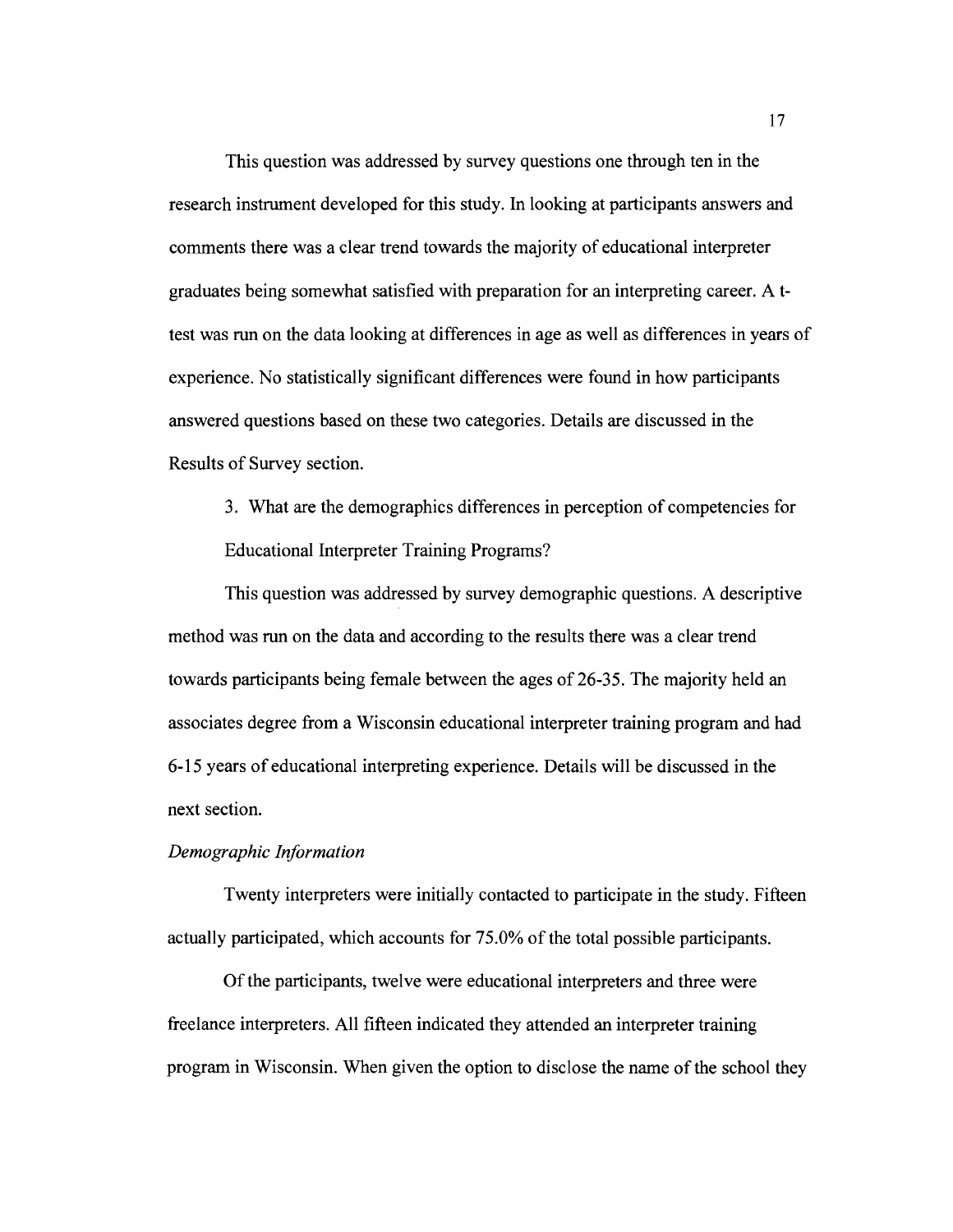attended, four chose to respond. Three attended Northeast Wisconsin Technical College and one attended Fox Valley Technical College.

All fifteen of the participants were female. They ranged in age from eighteen to fifty or over. Specifically: one was age 18-25, seven were 26-35, six were 36-49 and one was 50 or over. Meaning 86.7% were between the ages of 26-49.

When asked about the number of years of job experience, five had been on the job less than five years, six had 6-15 years experience, three had 16-25 years, and one had 25 or more years. The majority of the participants, 40.0% had 6-15 years experience working as an interpreter.

Ten participants responded to having an education level of an associate's degree, at 66.7%. Of the participants 33.3% reported having a bachelor's degree (n=5), and none had a master's degree or higher.

#### *Results o/Survey*

The majority, fourteen participants responded that the interpreter training program they attended was two years in length, one indicated their program was three years long. While all participants responded that their training program had an educational interpreter emphasis, 20.0% indicated they are working in a freelance environment rather than an educational one.

When asked if their program included a portfolio or filing system of information requirement (as outlined in national curriculum competencies), 86.7%  $(n=13)$  indicated yes. Of these participants 53.8%  $(n=7)$  indicated it was not helpful in finding employment.  $46.2\%$  (n=6) indicated the portfolio/filing system was helpful in finding employment, and one participant chose not to respond to the question.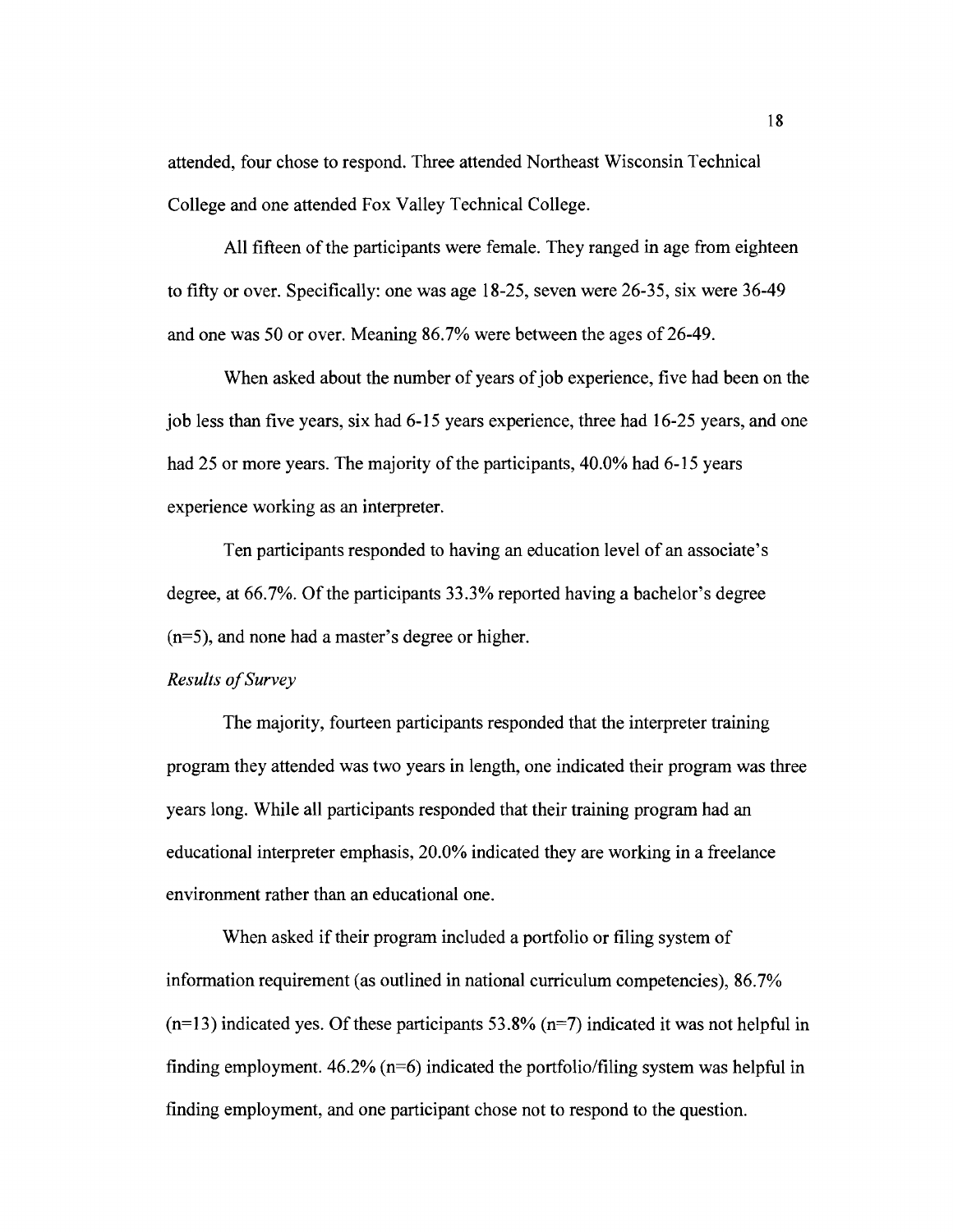Thirteen participants said they did not have curriculum regarding stress relief. That means 86.7% of the graduates that participated did not receive a required competency outlined by national standards. Two participants indicated they did have curriculum on stress relief. Of those two, one indicated it was helpful for their current employment and the other indicated it was not helpful.

Fourteen of the fifteen participants had a practicum experience of one quarter and one had a semester long practicum. 100% felt their practicum experience was helpful for their current employment.

When asked about the kind of disabilities encountered in their employment, fourteen had encountered deaf/hard of hearing and deafness with other disabilities. Three had also experienced deaf/blind disabilities. Meaning, the majority of interpreters encounter deaf/hard of hearing students that have other physical/emotional disabilities in the course of their job. The current National Interpreting standards do not outline curriculum on how to handle deafness accompanied with another disability.

Of the participants  $80.0\%$  (n=12) felt the educational interpreter training program they attended prepared them enough for their job. One each responded in the categories of: neutral, disagree and strongly disagree. One participant chose to comment on this question stating that "You can never be fully prepared since every place of employment will have different and sometimes difficult situations that arise."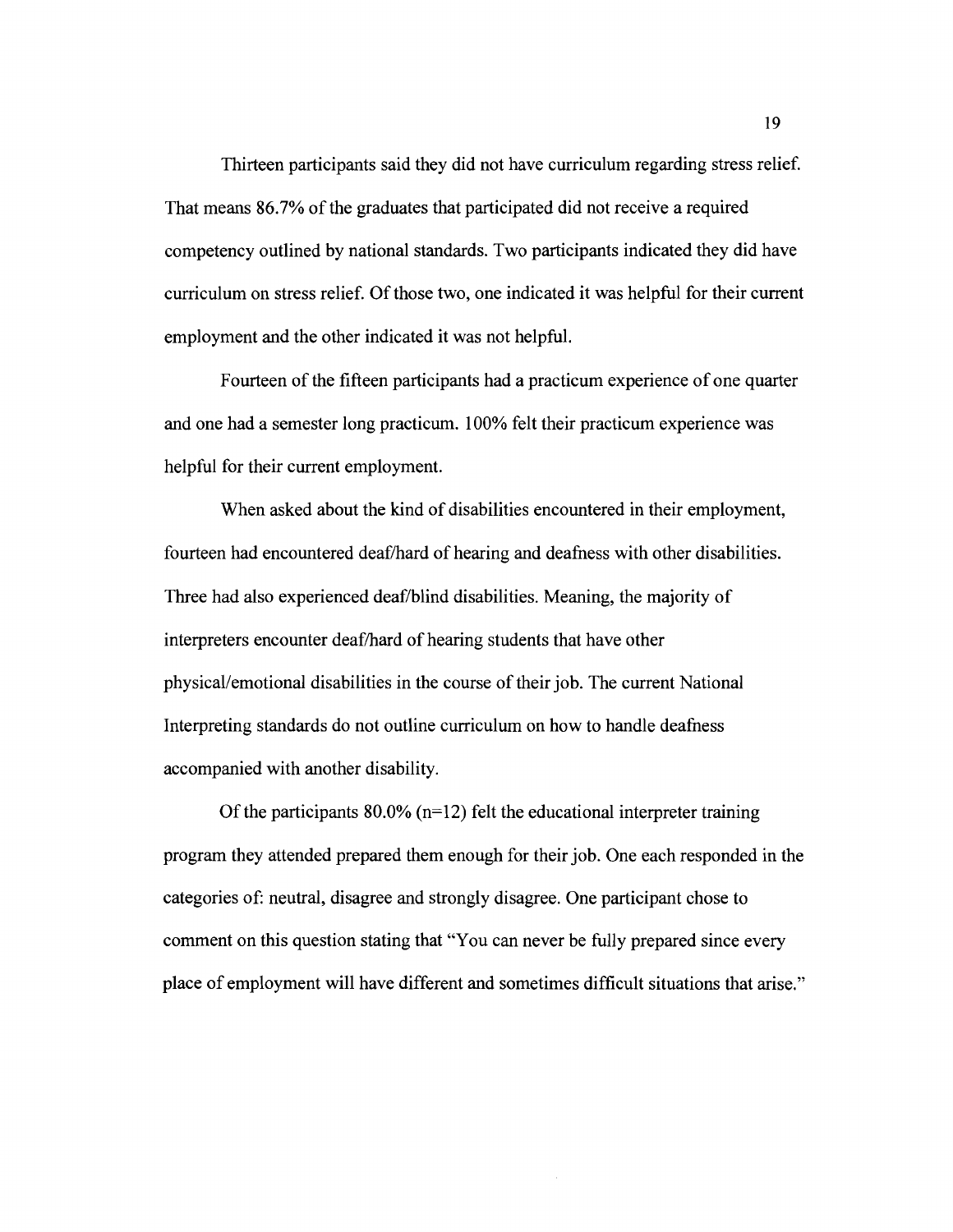The last question asked if any of the following would have, in their opinion, improved their education: pre-requisite/co-requisite classes, longer practicum experience or a longer overall program. They were also given the choice to enter an additional option. 20.0% ( $n=3$ ) indicated a longer practicum experience would have been optimal, 26.7% (n=4) said a longer program would have helped. 20.0% chose not to enter an answer and 33.3% (n=5) chose to enter another suggestion.

Of those five, suggestions included more American Sign Language basics, adding stress relief content as well as practicing such techniques, educational subject specific sign vocabulary such as sex education or computer terminology, exam preparation and processes, licensure application procedures, more experiential examples, and more contact with deaf consumers. One indicated she entered the program with interpreting knowledge and felt the two year program was enough.

There was a section participants could list any additional comments. These included things such as interpreting curriculum being upgraded over the years to now include math and algebra.

Suggestions for current interpreting competencies include: the changing role of the interpreter, cochlear implants changing the need for voicing skills, job market/availability and an increase in freelance interpreting emphasis.

Other suggestions included extending the program length to allow a less hectic feeling, workshop attendance requirement, test/licensure preparation and refonning of lab class structure from a group rotation method to a use of current multiple technology approach.

20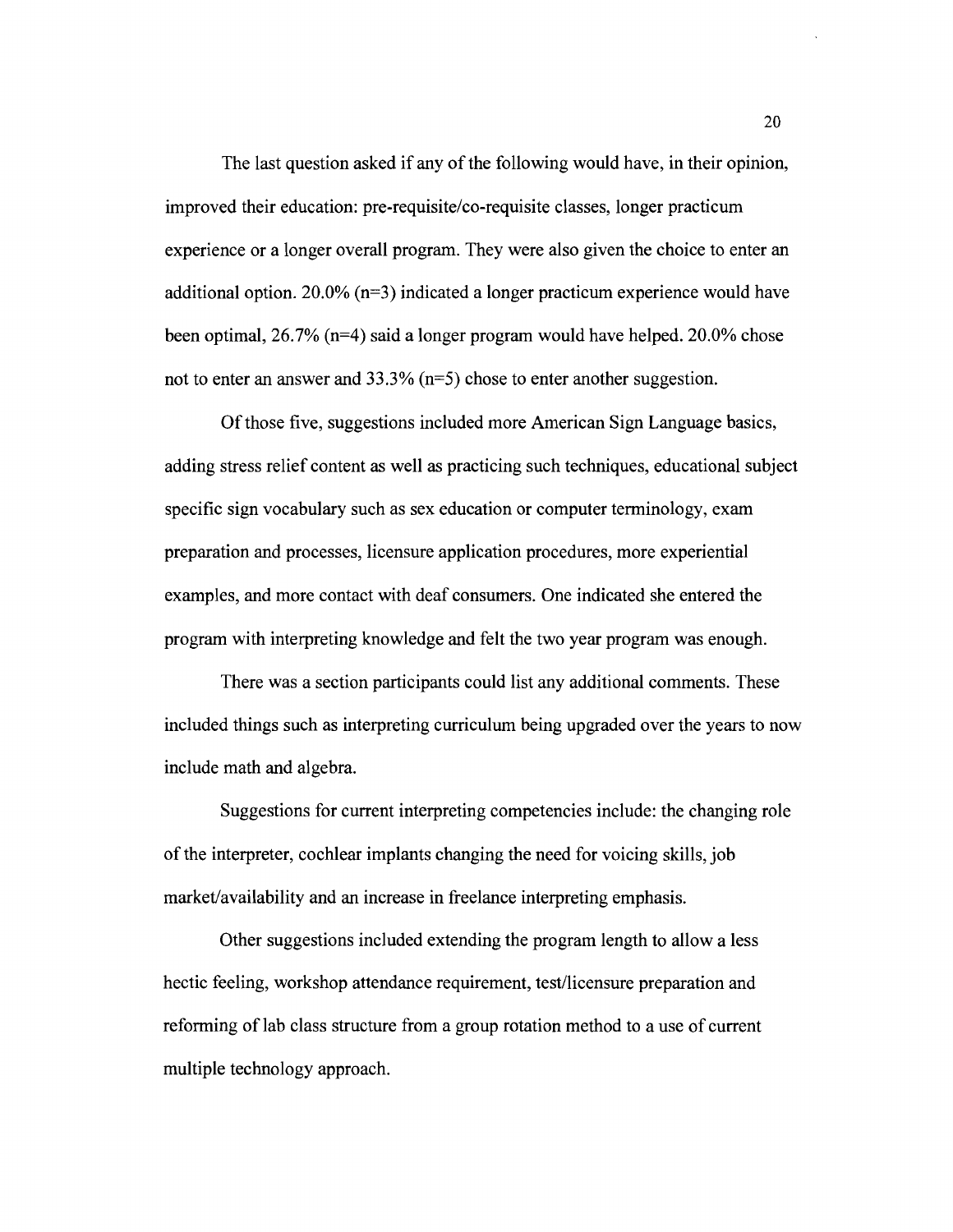One participant suggested reverting away from the trend of flexible schedules to an everyday class schedule. This person indicated this helped with skill development and retention of material in her case. "Many of the programs now cater to the three times per week or even two times per week - I feel this causes loss of retention/skill building." She also suggested smaller class sizes to allow for more oneon-one attention.

A t-test was run comparing age and question number eight on the survey, "In your opinion: your EITP prepared you enough for the job." Participants were asked to rate their opinion on a five part Likert scale ranging from strongly disagree to strongly agree. A t-statistic value of -1.414 was found and the significance level was calculated to be .183. To be statistically significant, the significance level results must be smaller than 0.05. Therefore, no statistically significant differences were found in how participants answered the question in correlation to their age.

Age and question nine, "In your opinion: the skills needed for your job were clearly outlined in your EITP" were run on a t-test as well. The same Likert scale was used. A t-statistic value of -0.296 was found and the significance level was calculated to be .772. Again, no statistically significant differences were found in how participants answered the question in correlation to their age.

The same process was run to compare years of experience and question eight. A t-statistic value of -0.000 was found and the significance level was calculated to be 1.000. Again, no statistically significant differences were found in how participants answered the question in correlation to their years of experience interpreting.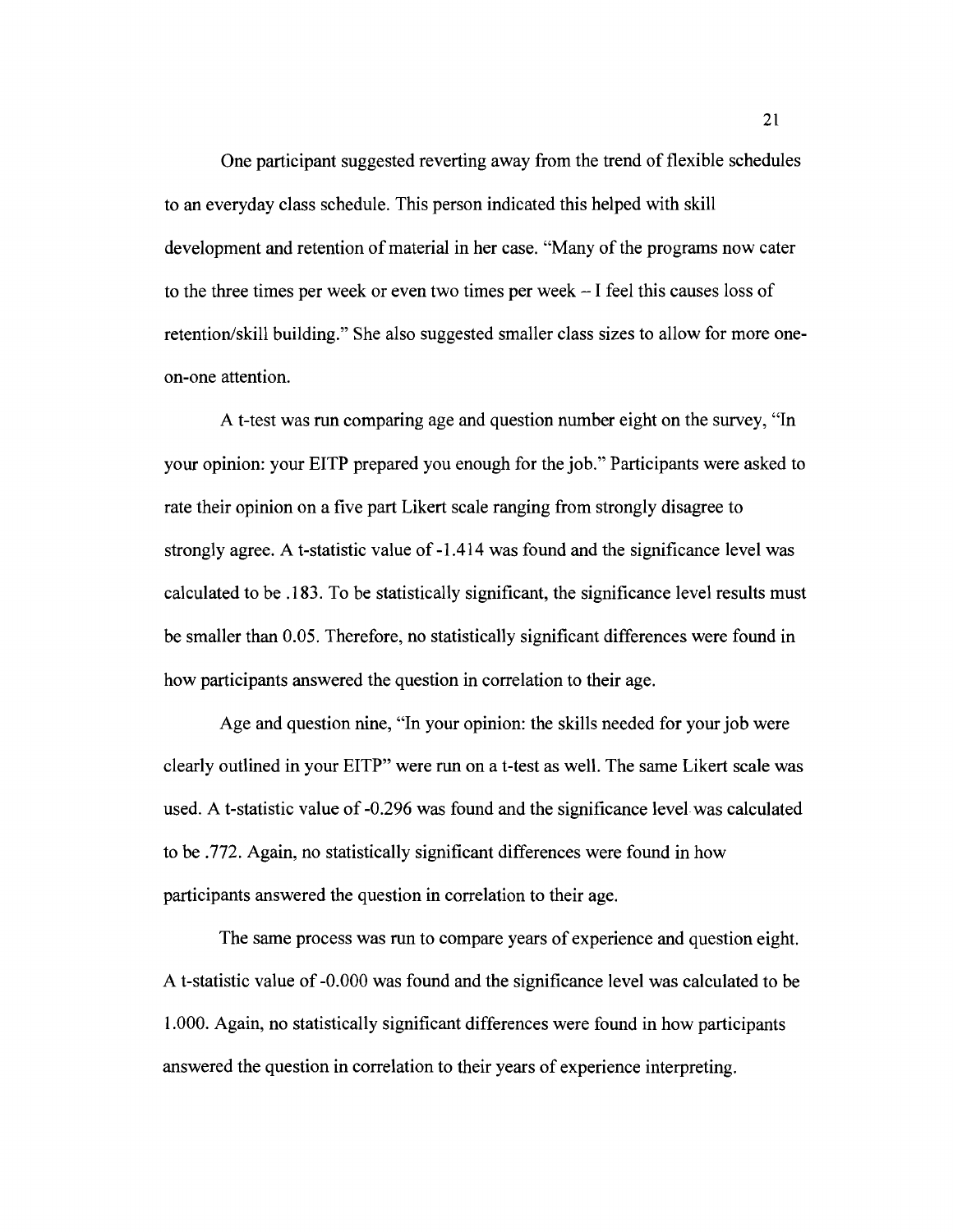One last t-test was run to compare years of experience and question nine. A tstatistic value of -0.000 was found and the significance level was calculated to be 1.000. The same results were found, no statistically significant differences were found in how participants answered the question in correlation to their years of experience interpreting.

# *Summary*

÷,

Overall, participants were satisfied with the preparation received in the educational interpreter training program they attended. There were a few suggestions for improving education, as could be with any curriculum. Suggestions ranged from course content and program requirements to lab teaching methods.

 $\hat{\mathcal{L}}$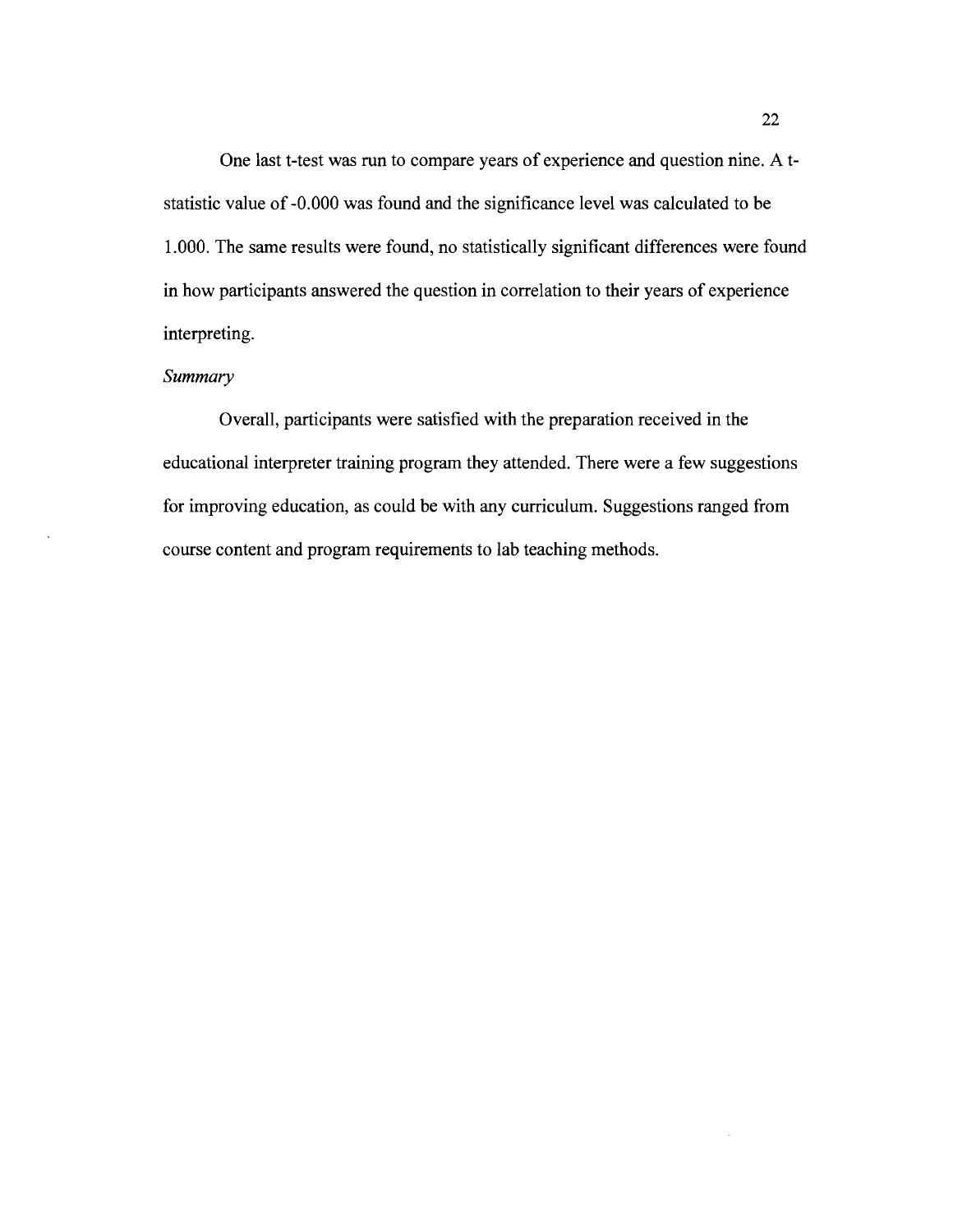# Chapter V: Summary, Conclusions and Recommendations *Introduction*

This section will include a summary and conclusions regarding the outcomes ofthis research. A conclusion with some possible recommendations for further study and interpreting curriculum will also be included.

# *Summary*

Educational interpreters are an important part of the educational team, serving as the communication link between deaf students and hearing instructors and staff. The purpose of this study was to determine perceptions of the effectiveness of current EITP curriculum in Wisconsin.

Various literature was reviewed, including current EITP competencies in the state of Wisconsin, interpreting credentials, and upcoming legislation. National Interpreter Education standards include language skills, knowledge and decision making skills; as well professionalism. Attainment of credentials proves a quality interpreter. Recent research found that most interpreter training programs follow these guidelines.

An online survey was emailed to interpreters working within a 15 mile radius of Appleton, Wisconsin. The data was analyzed using descriptive and t-test methods.

According to the results of this study there were overall positive perceptions of educational interpreter training curriculum in Northeast Wisconsin. No items on the survey results showed statistical significance.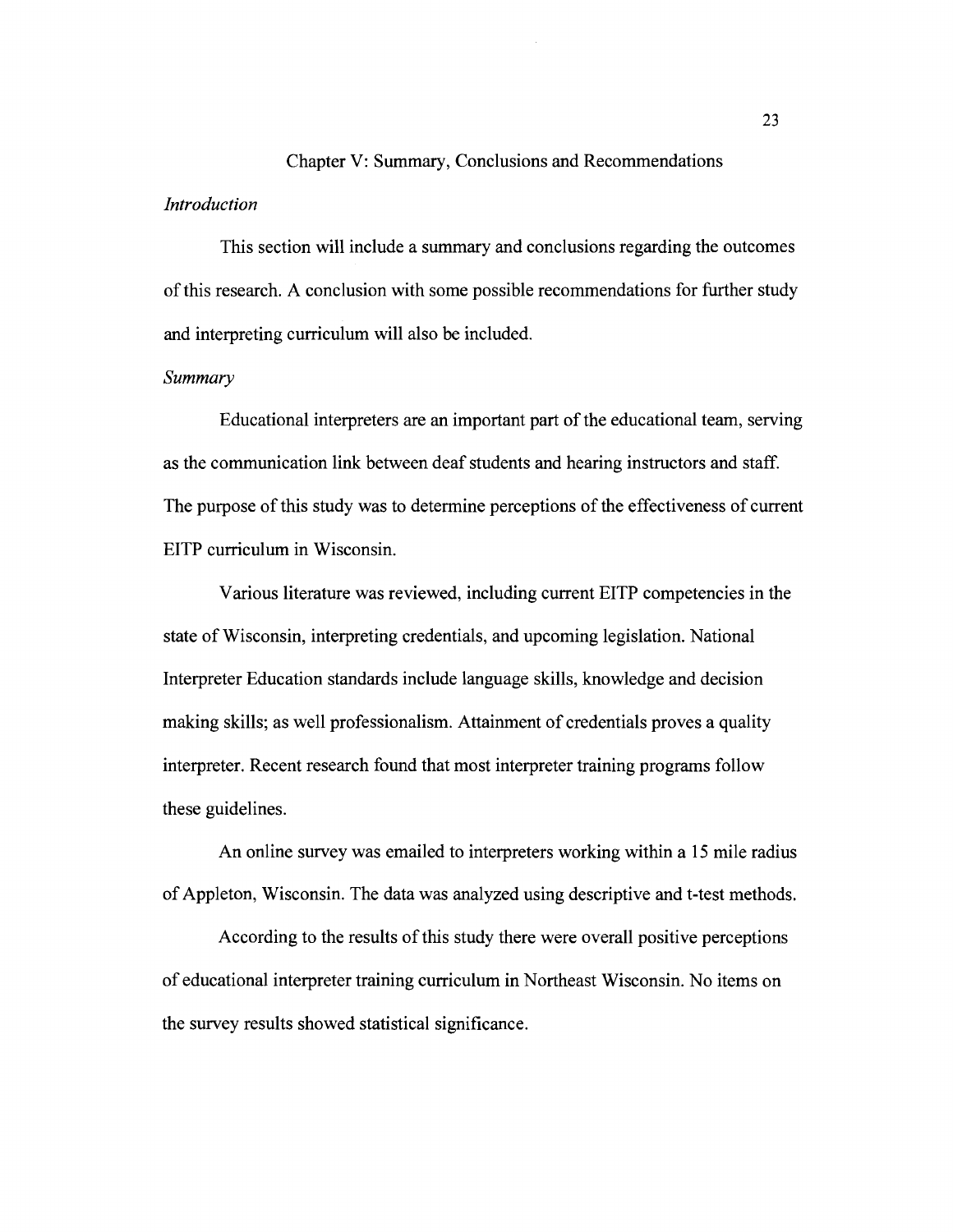#### *Conclusions*

Many consumers of interpreters are beginning to recognize the need for qualified interpreters in today's society. As in all curriculums, best practices include reviewing and keeping things up to date regularly. Educational Interpreting curriculum is no different, especially with current legislation underway to require higher certification of interpreters.

#### *Recommendations for Educational Interpreter Education*

Suggestions from survey participants could warrant taking action. After all, they are past consumers of the interpreter training programs and offer valuable feedback. Overall, they were satisfied with their education, but would have liked to see some improvements. Specifically, an extended period of time to the two year programs and quarter long practicum experiences. Many also wanted to see stress relief curriculum added - a nationally outlined standard that should be included in all interpreting curriculum.

Participants also asked for more "real-life" experiences to be incorporated into programs. Education is often just the surface when it comes to a career; new graduates encounter many situations, disabilities and decision-making opportunities never encountered within their educational program. Also, incorporating deaf mentors into educational interpreter training programs could add to this request.

#### *Recommendations for Future Research*

Collecting a larger subject sample would probably produce more meaningful results. The fact this study was limited to a 15 mile radius restricts the results. A statewide or nationwide study would offer a larger sampling of perceptions.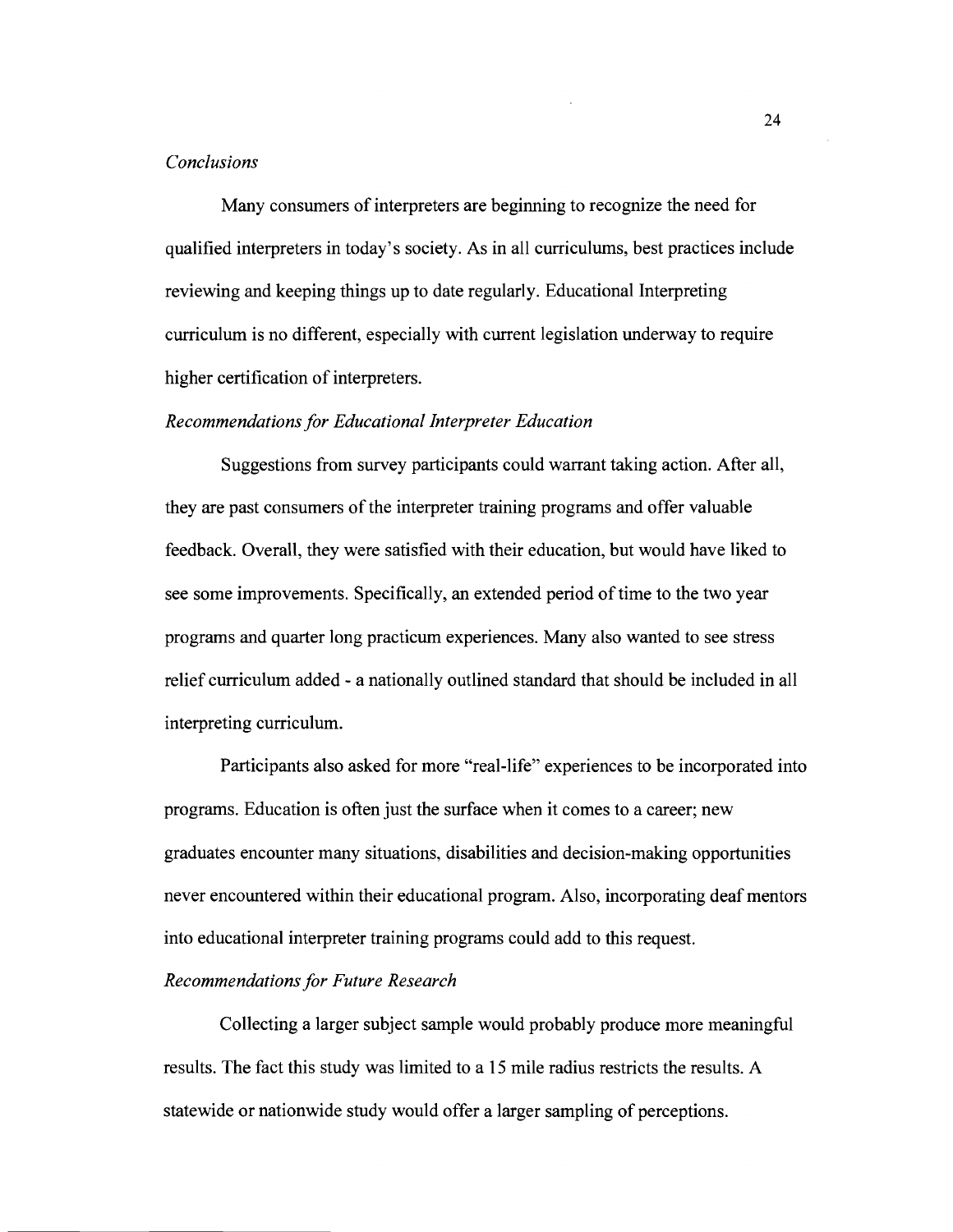More research could be done on educational interpreter training programs across the state or even across the nation. Applying this study to a larger population would yield more conclusive results.

While surveying other interpreter training programs, coursework and curriculum could be analyzed along with perceptions of former students of those programs to see if the curriculum matches with national interpreting training standards and overall satisfaction of students.

A survey of educational interpreter instructors could be helpful in determining average education and experience levels of those training students. An analysis of instructor education and skill could give insight into interpreter program success rates as well as student satisfaction.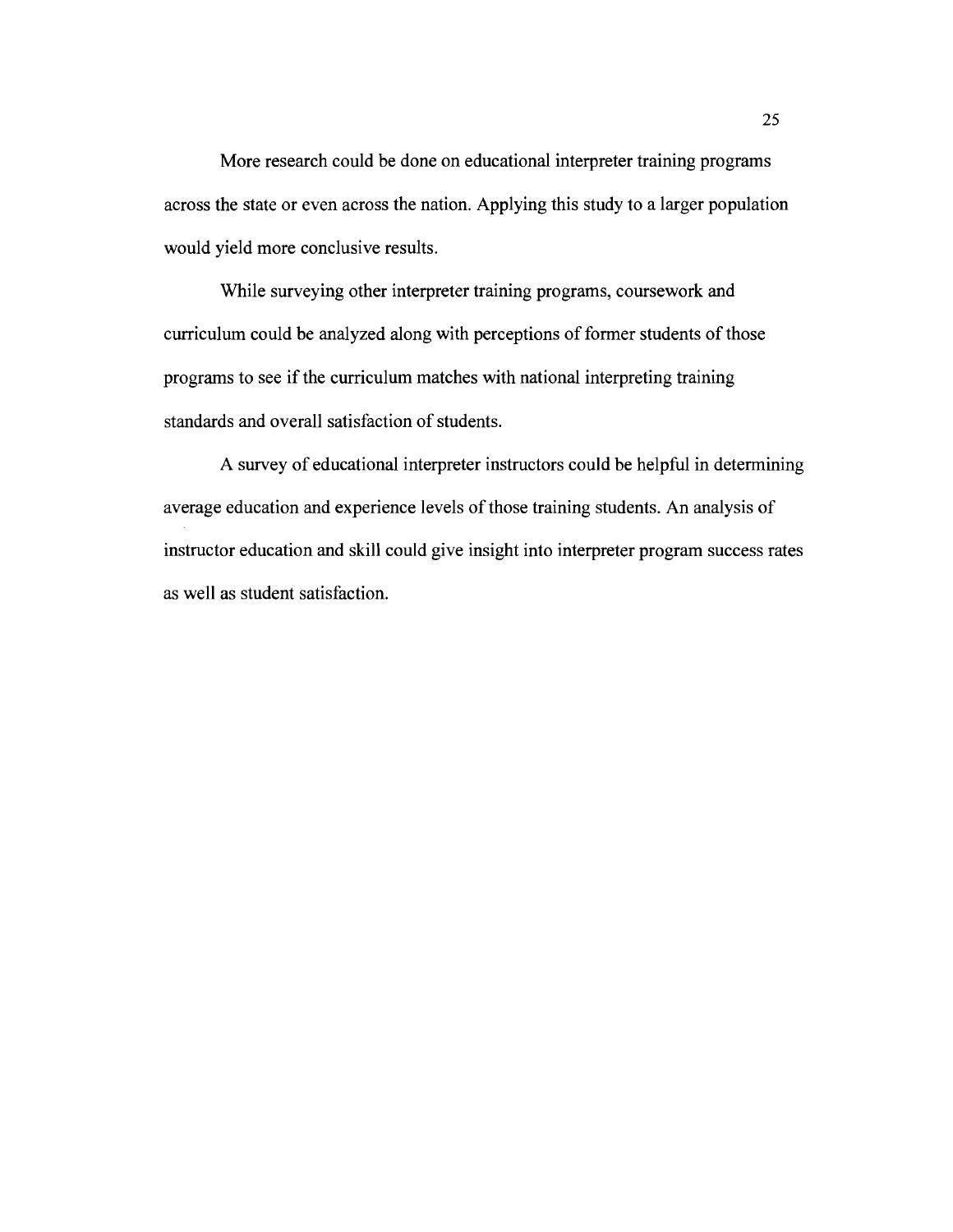#### References

Commission on Collegiate Interpreter Education (CCIE; 2007). *National interpreter education standards.* Retrieved March 2, 2008, from: www.ccie-accreditation.org/PDF/Standards\_Sept2007.pdf

Conference of Interpreter Trainers (CIT; 1999-2007). *CIT position papers:* 

*Instructional class size.* Retrieved March 2, 2008, from:

www.cit-asl.org/c1ass\_size.html

- Department of Public Instruction (DPI; 2008). *License renewal for educational*  interpreter - *Deaf and hard of hearing.* Retrieved March 8, 2008, from: http://dpi.wi.gov/tepdl/renewei.html
- Fox Valley Technical College (FVTC; 2007-2008). *Educational interpreter technician (EITP) program description.* Retrieved January 20, 2008, from: www.fvtc.edu/public/academics/degree.aspx?plan=l 0-533-1
- Merithew, A., & Johnson, L. (2007a). *K-12 legislative trends.* Retrieved March 8, 2008, from: www.unco.edu/doit/2007%20RID%20presentations/K-12%20Legislative%20Trends.pdf
- Merithew, A., & Johnson, L. (2007b). *Curricular trends in baccalaureate level interpreter education.* Retrieved March 8, 2008, from: www.unco.edu/doit/Resources/BA%20Research.pdf
- North Central Technical College (NTC; 2005a). *Educational interpreter technician (EITP) power point.* Retrieved January 21, 2008, from: www.ntc.edu/EITP/EITP2005\_files/frame.htm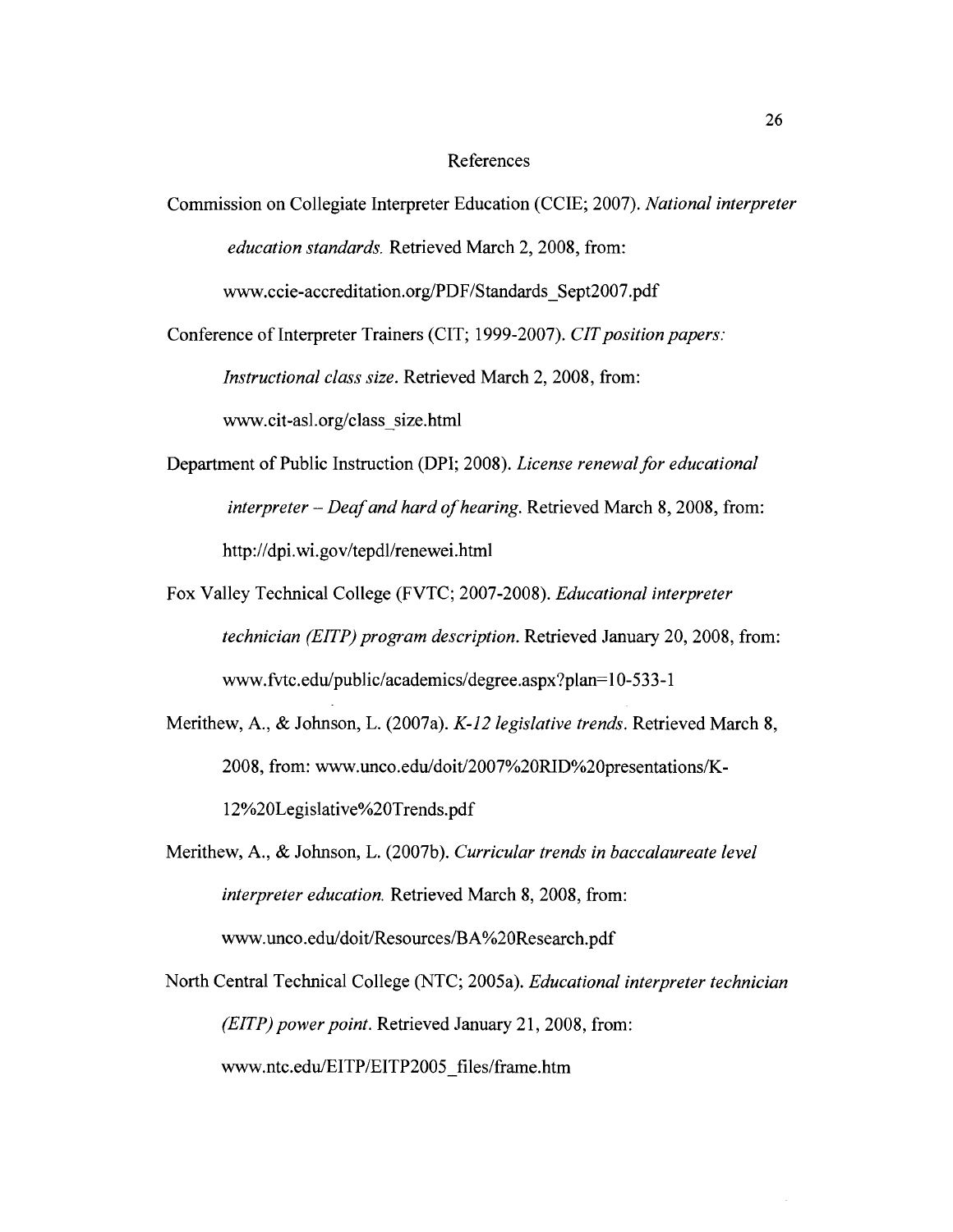- North Central Technical College (NTC; 2005b). *Scrapbook power point.* Retrieved January 20,2008, from: www.ntc.edu/EITP/EITP\_1975-2005\_files/frame.htm
- Registry of Interpreters for the Deaf (RID; 2000). *Standard practice paper: interpreting in educational settings.* Retrieved January 22, 2008, from: www.rid.org/UserFiles/File/pdfs/124.pdf
- Registry of Interpreters for the Deaf (RID; 2006a). *About educational interpreter training programs.* Retrieved January 21, 2008, from:

www.rid.org/interpreting/new to interpreting/index.cfm/AID/61

Registry of Interpreters for the Deaf (RID; 2006b). *RID* & *interpreting overview.*  Retrieved January 21, 2008, from:

www.rid.org/interpreting/overview/index.cfm

Registry of Interpreters for the Deaf (RID; 2006c). *RID national testing system.*  Retrieved January 21, 2008, from:

www.rid.org/education/testing/index.cfm/AID/82

Registry of Interpreters for the Deaf (RID; 2006d). *Practice ofinterpreting.* 

Retrieved January 21, 2008, from:

www.rid.org/interpreting/practice/index.cfm

Registry of Interpreters for the Deaf (RID; 2007). *Standard practice paper:* 

*Professional interpreting.* Retrieved January 22, 2008, from:

www.rid.org/UserFiles/File/pdfs/Standard\_Practice\_Papers/Drafts\_June\_2006

/Professional\_Sign\_Language\_Interpreter\_SPP(1).pdf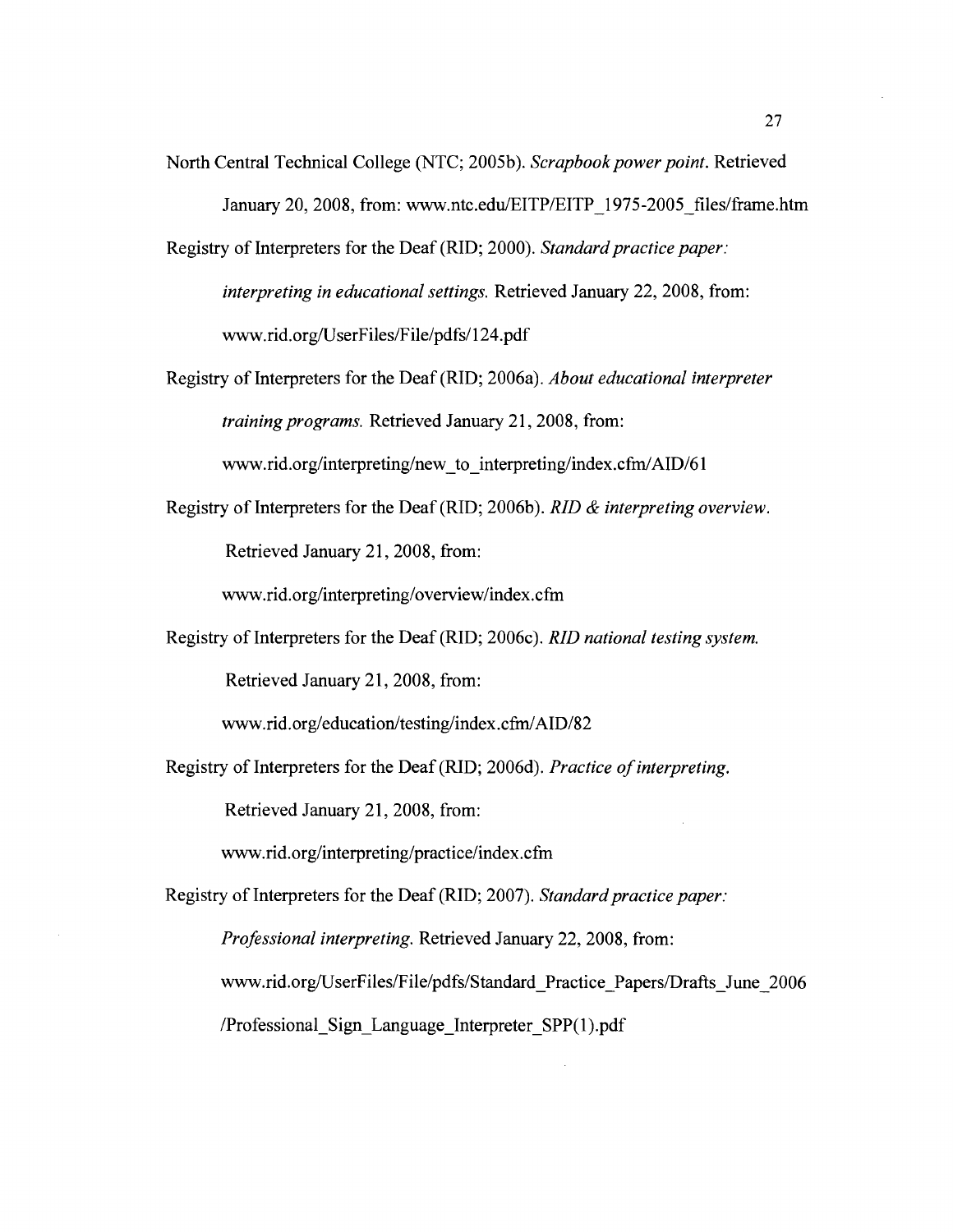Roy, C. (2000). *Innovative practices for teaching sign language interpreters.* 

Retrieved March 2, 2008, from:

 $\mathcal{L}_{\mathcal{A}}$ 

http://gupress.gallaudet.edulexcerpts/IPTSLIone.html

Stuard, V. (2008). *Perceptions of interpreter qualifications by deaf consumers and hearing interpreters.* Retrieved May 2,2008, from Pepperdine University dissertation database.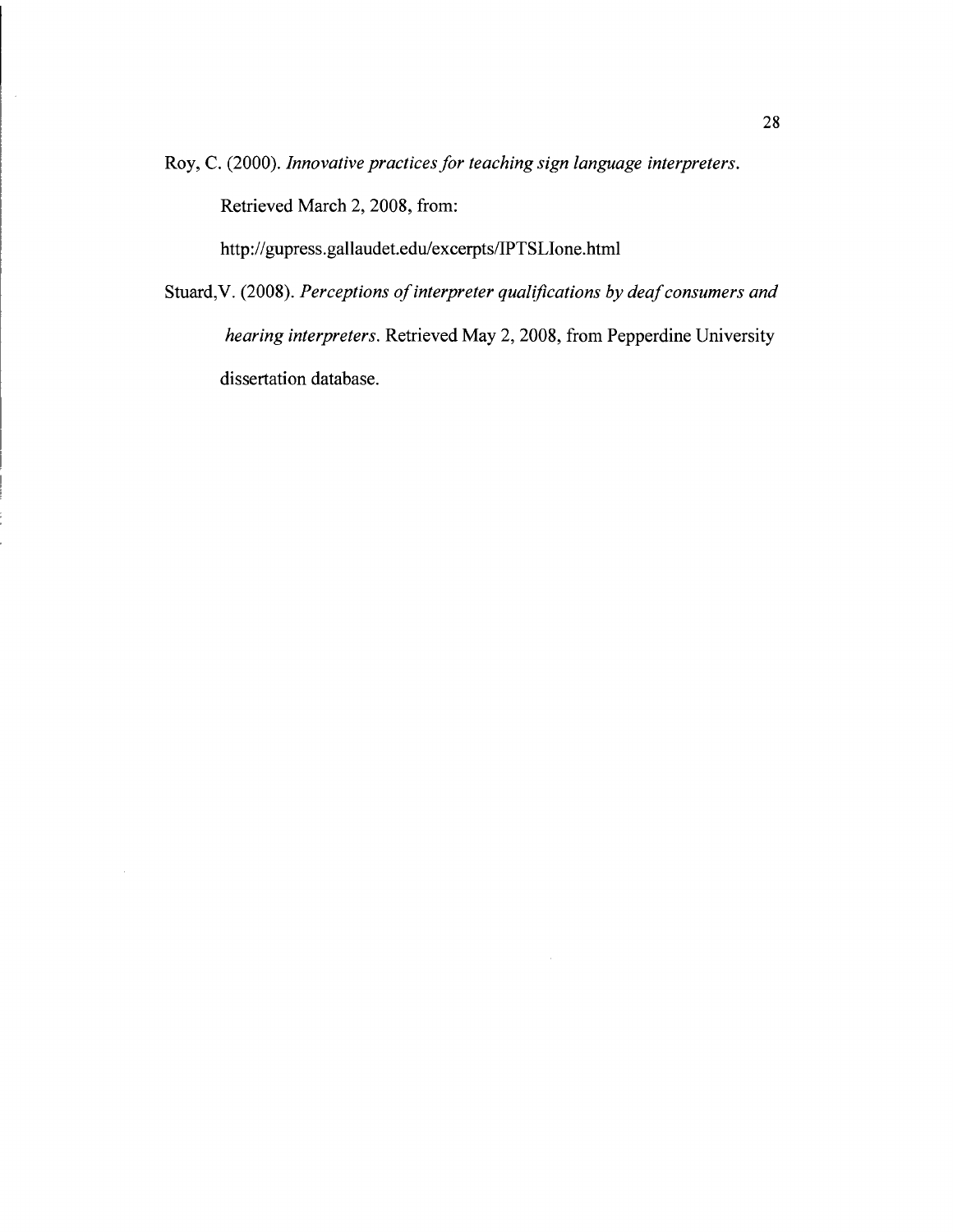# Appendix: Educational Interpreter Perceptions of Curriculum

Please check the item that best describes you.

 $\ddot{\phantom{a}}$ 

| Gender: | Male Female                                                                                                                                                                     |
|---------|---------------------------------------------------------------------------------------------------------------------------------------------------------------------------------|
| Age:    | 18-25 26-35 36-49 50 or over                                                                                                                                                    |
|         | <b>Education Level:</b><br>__ Associate Degree __ Bachelor Degree __ Master Degree or higher                                                                                    |
|         | Years Interpreting: $\frac{5 \text{ or less}}{25 \text{ or } 5}$ $\frac{6-15}{25}$ $\frac{16-25}{25}$ $\frac{26 \text{ or more}}{25}$                                           |
|         | Employment: __ Educational Interpreter __ Freelance Interpreter                                                                                                                 |
|         | 1. Did you attend an Educational Interpreter Training Program (EITP) in<br>Wisconsin?<br>$Yes$ No If yes, where?                                                                |
|         | 2. How long was your EITP?<br>Less than 1 year 2 years 3 years 4 years                                                                                                          |
|         | 3. Within your EITP were you required to complete final project (portfolio/filing<br>system of information):<br>Yes No<br>If yes, was it helpful in finding employment?  Yes No |
|         | 4. How long was your practicum/internship experience?<br>____ a quarter ____ a semester ____ a school year<br>Was it helpful for your current employment? ___Yes ___No          |
|         | 5. Did your EITP include curriculum on stress relief?<br>Yes No<br>If yes, was it helpful for your current employment? Yes No                                                   |
|         | 6. What was the emphasis of your EITP?<br><b>Educational Interpreting Freelance Interpreting</b>                                                                                |
|         | 7. What disabilities have you encountered in your employment?<br>Deaf/Hard of Hearing Deaf/Blind<br>Deaf with other disabilities (physical or emotional)                        |
| Why?    | 8. In your opinion: your EITP prepared you enough for your job.<br>Strongly Disagree ___ Disagree ___ Neutral ____ Agree ___ Strongly Agree                                     |